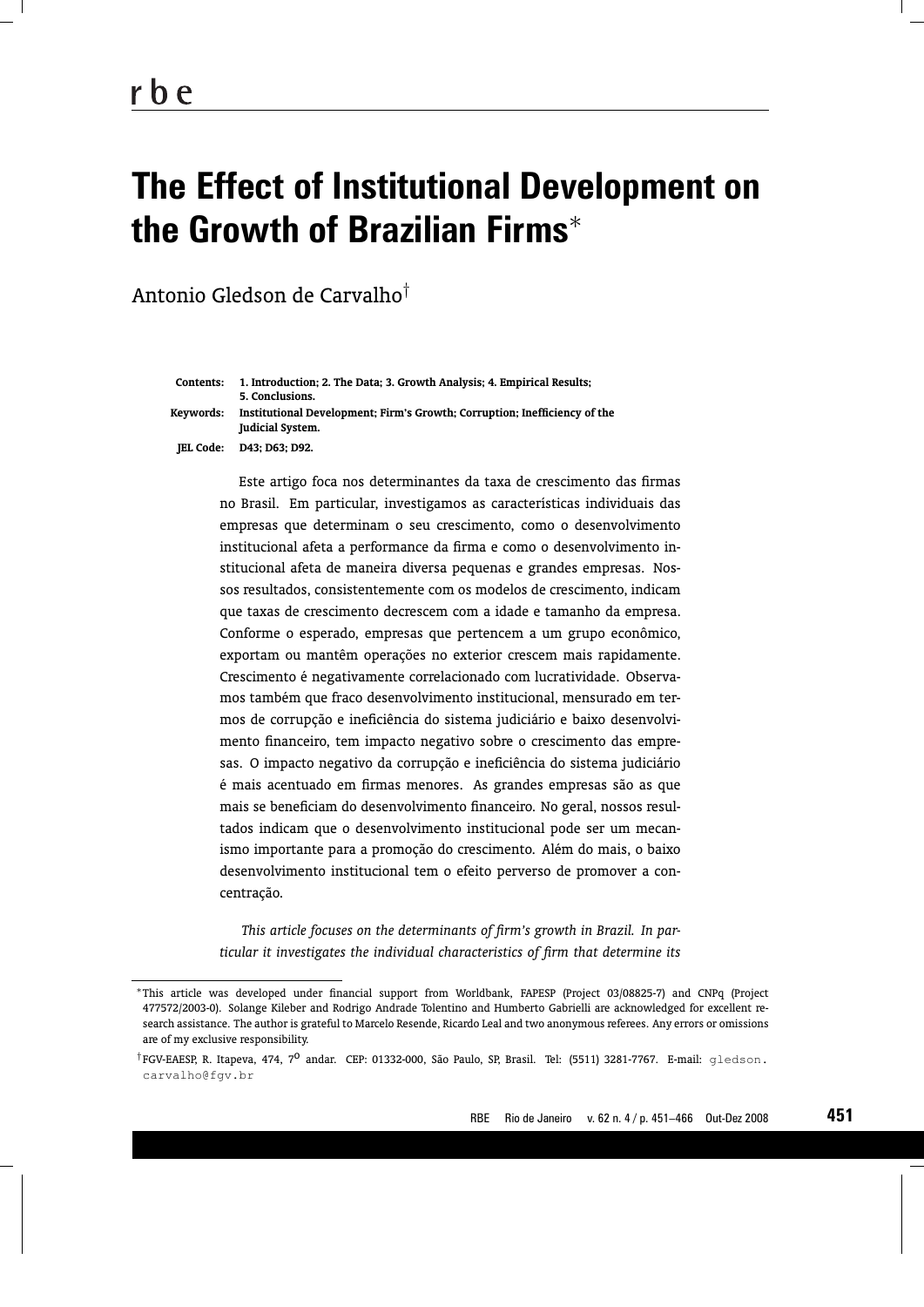

*growth; how institutional development affects firm's performance, and how institutional development differently affects small and large firms. We find that, consistently with the learning models, growth is decreasing on age and negatively correlated to size. As expected, firms that belong to an economic group, export and maintain operations abroad grow faster. Growth is negatively correlated to profitability. Furthermore, we observe that shortcomings in institutional development, when measured in terms of corruption, inefficiency of the judicial system and lack of financial development, have a negative impact on firms' growth. This negative impact of corruption and inefficiency of the judicial system is stronger for smaller firms. Large firms benefit the most with financial development. Overall our results indicate that improvement in institutions can be an important mechanism to promote growth. Furthermore, institutional underdevelopment has the perverse effect of promoting concentration.*

# **1. INTRODUCTION**

While it has been widely known that institutional development affects firms' performance, little has been known about how institutional development differently affect small and large firms. This article aims at tackling this issue in the Brazilian context by studying the determinants of the growth of Brazilian firms and their relation with institutional development at the federal states level. More specifically we examine i) the correlation between firms growth and size; ii) the correlation between institutional development at the state level and firms' growth; and iii) whether institutional development affect differently small and large firms.

Gibrat (1931) is commonly credited as the precursor of research on growth and size distribution of firms. According to his *law of proportionate effect* (LPE), firms grow following a random drawing from a distribution of growth rates. Models based on the LPE generate log-normal distributions that fit the firms size distributions found in developed countries (Ijiri and Simon, 1964). If LPE holds firms growth rate should be uncorrelated with factors such as size and age. However, many studies find a negative correlation between firms growth and size (Mansfield, 1962, Evans, 1987, Kumar, 1985, Dunne and Hughes, 1994, McPherson, 1996, Das, 1995), and between firms growth and age (Evans, 1987, Dunne and Hughes, 1994). Models of learning provide an explanation for the negative correlation between firm growth, and age and size (Lucas, 1978, Jovanovic, 1982, Pakes and Ericson, 1990).

For many developing countries, it has been detected a bimodal firm size distribution characterized by large number of small and large firms but a small number of medium size firms (Tybout (2000) reviews these empirical evidences). This bimodal distribution is not consistent with negative correlation between size and growth: if small firms grow faster than large ones, successful small firms would move up to the middle of the distribution and there would be no missing middle. These evidences suggest that for some countries there can be a positive correlation between size and growth. Using a sample of Côte d´Ivoire firms, Sleuwaegen and Goedhuys (2002) find positive correlation between growth and size that is consistent with the bimodal distribution.

In the Brazilian context, Resende (2004) investigates firm size distribution and rejects log-normality, consequently rejecting Gibrat's LPE. Ribeiro (2007) and Esteves (2007) study the relation between firm size and growth on Brazil. Both authors find that that firm size and growth are negatively correlated.

Institutional Economics provides another reason, other than learning, relating growth and size: several theories relate firms' performance to institutional development. For instance, finance theory suggests that market imperfections, such as conflict of interest and informational asymmetries between corporate insiders and investors, constrain firms in their ability to fund investment projects. The magni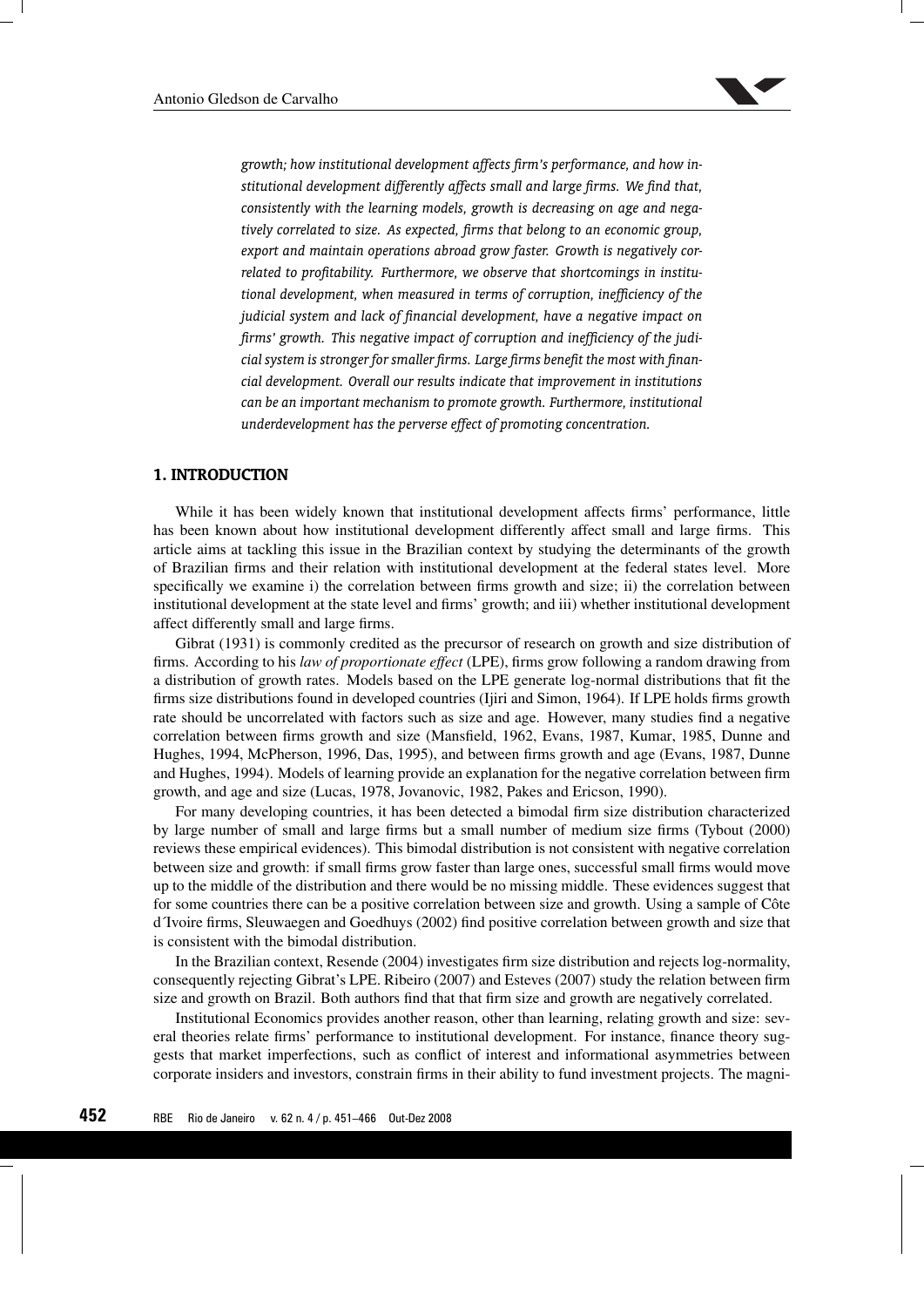tude of these imperfections depends on the level of institutional development: firms that wish to obtain external financing must be able to commit to controlling opportunistic behavior by corporate insiders. Outside capital suppliers use credit covenants and explicit fiduciary responsibilities to constrain opportunistic behavior by insiders. Institutional shortcomings such as ineffective judiciary system or pervasive corruption may restrict corporate insiders' ability to commit to controlling opportunistic behavior. Some empirical evidence support this point of view: Demirgüç-Kunt and Maksimovic (1998) find that firms in countries with developed financial institutions and efficient legal systems obtain more external financing than firms in countries with underdeveloped institution. Rajan and Zingales (1998) show that industries that are dependent on external finance grow faster in countries with more developed financial systems. Wurgler (2000) finds that the rate at which resources are allocated to productive industries depends on the development of the financial system. Love (2001) shows that the sensitivity of investment to cash flow depends negatively on financial development.

Following the institutional insight, growth and size would be correlated when the lack of institutional development differently affects small and large firms. From a financial perspective, small firms could suffer the most with the lack of financial development because large firms are able to internalize many of the capital allocation functions carried out by the financial system. Some other non-financial arguments claim that large firms suffer less with the lack of institutional development because: 1) within the manufacturing sector policies favor large firms while inhibits the growth of small firms (Little, 1987). In some cases, investment incentives are available only to projects above a minimum scale. Antitrust enforcement is typically weak and special tax breaks are sometimes meted out to large influential corporations (Gauthier and Gersovitz, 1997); 2) protectionist trade regimes are also more likely to favor large firms because these firms products compete more directly with imports, and because sectors with large firms lobby the government more effectively; 3) of lack of competition or enforcement of antitrust regulation that give incumbent-large firms advantage; 4) of high sunk costs barriers that small firms have difficulty at facing, e.g., costs of dealing with dense regulatory regimes are fixed and the payoffs for doing so increases with the scale of operations (Levenson and Maloney, 1997). Tybout (2000) reviews this literature. However, as Beck et al. (2005) points out there is the possibility that weak institutions create greater obstacles to the growth of large firms. For instance, large firms are most likely to tax the resources of an underdeveloped financial or legal system, since they are more likely than small firms to depend on the long-term financing and on larger loans. Therefore, it is possible that financial development can disproportionately reduce the effects of institutional obstacles on the largest firms.

Following this *structural-institutional* insight, Beck et al. (2005) in a cross-country study covering 54 countries investigate the role of financial and legal constraints on growth. They found 1) that the smallest firms are the most constrained ones, and 2) financial and institutional development weakens the constraining effects of financial, legal and corruption obstacles faced by firms, and that this benefit is stronger for small firms.

This article pursues the same path of Beck et al. (2005) and Sleuwaegen and Goedhuys (2002). We study the determinants of growth for Brazilian firms and their relation with institutional development at the federal states level. Our results indicate that 1) consistently with learning models, younger firms grow faster; 2) corroborating Ribeiro (2007) and Esteves (2007) size and growth are negatively correlated; 3) firms that belong to an economic group, export and maintain operations abroad also grow at a faster rate; 4) profitability has a negative effect on growth; 5) weak institutional development such as pervasive corruption and inefficiency of the judicial system affect small firms more severely than large ones; and 6) financial development favor growth and large firms profit the most from it. The rest of this article is structured as follows: Section 2 describes the data; Section 3 presents the econometric models used; Section 4 presents the results; and Section 5 concludes.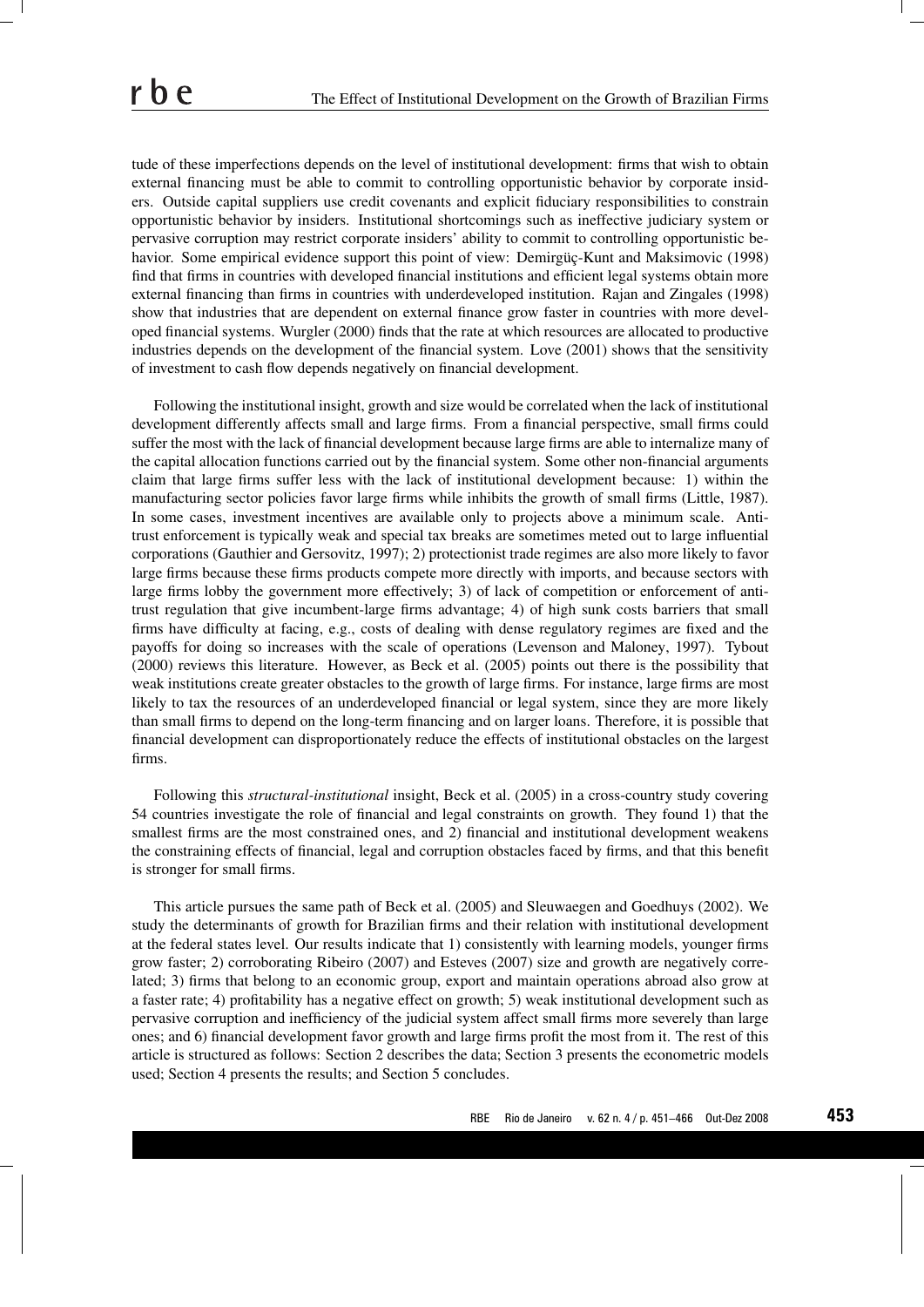

# **2. THE DATA**

This paper is based on a unique data set created by the World Bank, the *Investment Climate Survey* (ICS) with information on 1642 Brazilian firms with size ranging from 10 to 10.500 employees. The sample was drawn to be representative across size, industrial sectors, and macro-regions. For sampling purposes firms were stratified by number of employees according to the following rule: *micro* firms have 19 employees or less; *small*, between 20 and 99; *medium*, between 100 and 499; and *large*, 500 or more. The nine industrial sectors covered are food processing, textiles, garments, shoes & leather, chemicals, machinery, electronics, auto-parts, and furniture. Table 1 describes the sample across industries and size: micro firms comprise 18.2% of the sample; small, 53.7%; medium 23.2%; and large 4.9%. One should note that micro and small firms comprise 73.9% of the sample. The sectors that are most represented are garments (26.9%) and furniture (19.2%), and the least represented are chemicals (5.1%) and electronics (4.8%). With respect to geographical distribution, the sample was stratified across 13 of the Brazilian states: Amazonas, Bahia, Ceará, Goiás, Maranhão, Minas Gerais, Mato Grosso, Paraíba, Paraná, Rio de Janeiro, Rio Grande do Sul, Santa Catarina, and São Paulo. One should note that all the five Brazilian macro-regions are represented. Table 2 presents the distribution of the sample across states. As expected there is a heavy concentration on the states of the southeast (Minas Gerais, 14.1%; Rio de Janeiro, 7.4%; and Sao Paulo, 21.9%) and south regions (Parana, 11.1%; Rio Grande do Sul, 11.6%; and Santa Catarina, 10.6%). Never can we overstress the importance of such a dataset: because of data availability, most studies on corporate issues in Brazil focus on large firms (sometimes only publicly traded firms). However, the number of publicly traded firms is too small and, furthermore, these firms are little representative of the Brazilian economy. Most of what we know about corporate issues in Brazil is based on the experience of large firms. Unfortunately, studies based on large firms can not provide answers about how certain factors affect differently small and large firms. Furthermore, the fact that the sample was stratified to be representative across size and industrial sectors and states minimizes concerns with sample biases.

Using the *Investment Climate Survey* (ICS) and other publicly available data we could compute some indexes that capture the institutional development at the state level for each of the 13 Brazilian states in our sample. From the ICS we obtained three primitive indexes measuring corruption: 1) *corruption related to inspections of the Labor and Social Security Office*: for each state, this index is calculated as the ratio between the number of firms that reported some informal cost related to an inspection from the Labor or Social Security Office and the number of firms that were inspected; 2) *corruption in contracts with the government*: based on the percentage that the entrepreneur believes it is necessary to pay in the form of gratification, in relation to the value of the contract, to have a contract with the government respected. This index is computed as the average opinion in the state; and 3) *corruption in tax issues*: for each state it correspond to the ratio of firms that reported some informal cost related to a visit from a fiscal authority of any level (Federal, State, or City) and the number of the firms that were visited by at least one of these authorities. A fourth index named *general corruption index* corresponds to the average<sup>1</sup> of the three primitive indexes.

The indexes for the inefficiency of the judicial system were borrowed from Pinheiro and Cabral (1998). These indexes were constructed from two surveys in which entrepreneurs classified the judicial system of their states as very good, good, regular, bad, and very bad with respect to three criteria: *justice*, *velocity*, and *cost*. For each criterion, the index corresponds to the proportion of respondents that classified the judicial system as bad or very bad. The general index was computed as the average of these three primitive indexes.

As indexes of financial development we use scaled measures of the number of branches of banks in the state for the year of 1996, namely *bank branches-to-population*, *bank branches-to-GDP and*

 $1$ To take the average, each of the three corruption primitive indexes was scaled in a way that its maximum value observed was ten.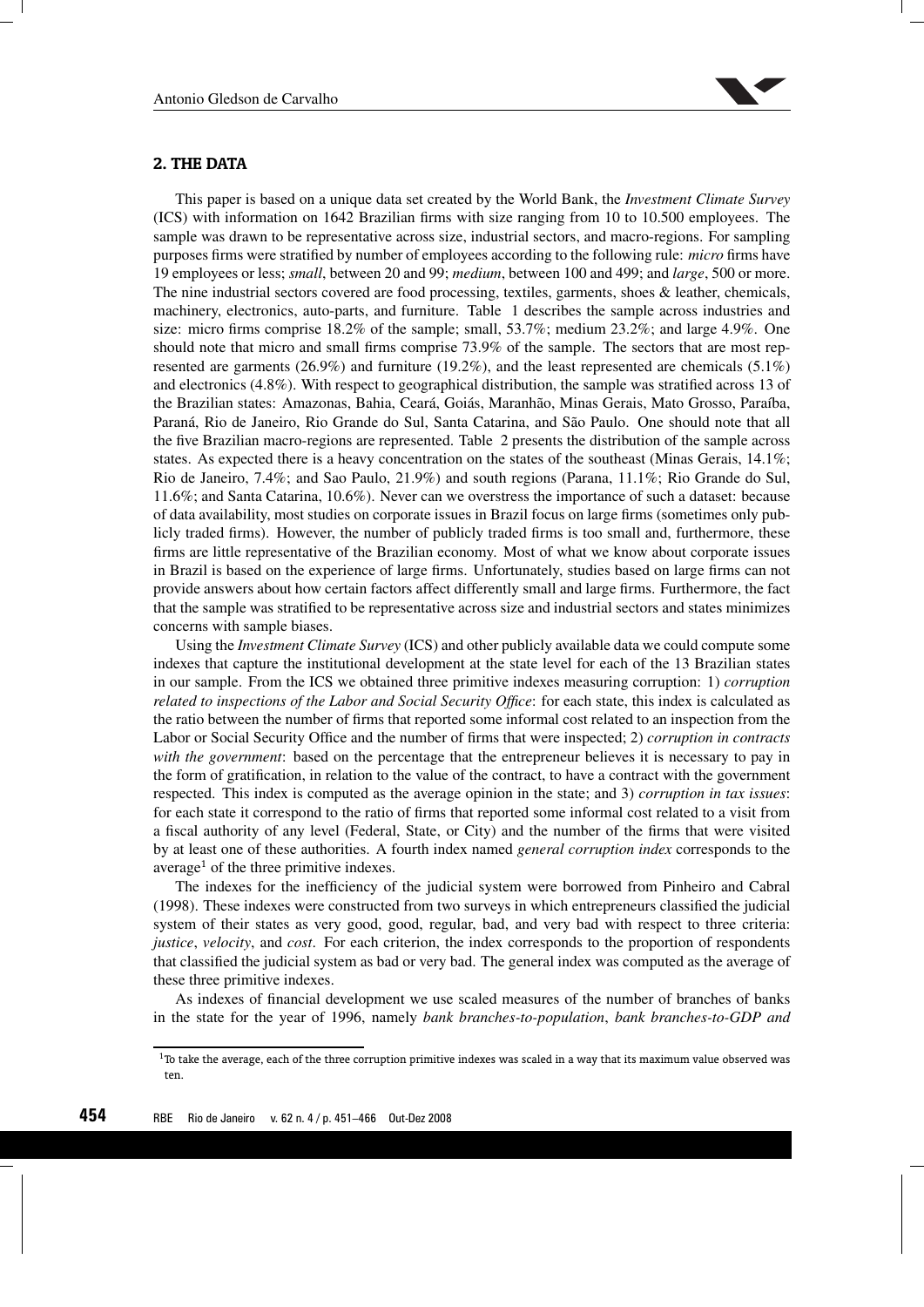| Industry        |       |      | Firm Size          |                     | Total |
|-----------------|-------|------|--------------------|---------------------|-------|
|                 | Micro |      | Small Medium Large |                     |       |
| Food Processing | 16    | 42   | 52                 | 17                  | 127   |
|                 | 12.6  | 33.1 | 40.9               | 13.4                | 100%  |
| <b>Textiles</b> | 23    | 42   | 29                 | 12                  | 106   |
|                 | 21.7  | 39.6 | 27.4               | 11.3                | 100%  |
| Garments        | 85    | 276  | 73                 | 8                   | 442   |
|                 | 19.2  | 62.4 | 16.5               | 1.8                 | 100%  |
| Shoes & Leather | 26    | 99   | 38                 | 10                  | 173   |
|                 | 15.0  | 57.2 | 22.0               | 5.8                 | 100%  |
| Chemicals       | 10    | 52   | 16                 | 6                   | 84    |
|                 | 11.9  | 61.9 | 19.0               | 7.1                 | 100%  |
| Machinery       | 40    | 84   | 51                 | 8                   | 183   |
|                 | 21.9  | 45.9 | 27.9               | 4.4                 | 100%  |
| Electronics     | 7     | 56   | 12                 | 4                   | 79    |
|                 | 8.9   | 70.9 | 15.2               | 5.1                 | 100%  |
| Auto-parts      | 15    | 60   | 44                 | 11                  | 130   |
|                 | 11.5  | 46.2 | 33.8               | 8.5                 | 100%  |
| Furniture       | 76    | 170  | 65                 | $\overline{\bf{4}}$ | 315   |
|                 | 24.1  | 54.0 | 20.6               | 1.3                 | 100%  |
| Total           | 298   | 883  | 381                | 80                  | 1.642 |
|                 | 18.2  | 53.7 | 23.2               | 4.9                 | 100   |

Table 1 – Sample Distribution Across Industries and Size

This table describes the sample of the Investment Climate Survey for Brazil. Only industrial firms were included. Firms are classified by size according to the number of employees (including outsourcing). Micro firms have 19 employees or less; small, between 20 and 99; medium, between100 and 499, large, 500 or more. Numbers in bold face are absolute, while the small ones represent percentages.

*branches predicted error* (calculated as the difference between the actual number of bank branches and the predicted<sup>2</sup> number of branches, divided by the predicted number of branches). The raw data used to compute the financial development indexes were obtained from the Brazilian Central Bank, Institute for Applied Economic Research (IPEA) and Brazilian Institute for Geography and Statistics (IBGE).

Table 4 reports the institutional development indexes. Even though the rankings generated by each of the primitive indexes are different, some patterns can be observed. The states with worst performance in terms of corruption are Ceara, Rio de Janeiro (between the five states with worst performance in all rankings generated by the primitive indexes), and São Paulo and Parana (between the five states with worst performance in two rankings). The states with best performance in terms of corruption are Mato Grosso (between the five states with best performance in all rankings), and Santa Catarina, Rio Grande do Sul, Minas Gerais and Bahia (between the five states with best performance in two rankings). The states with best performance in terms of judicial system are Rio Grande do Sul (always between the five states with best performance), and Minas Gerais, Santa Catarina and Amazonas (between the five states with best performance in two rankings). Some of the states with worst judicial performance are Mato grosso (always between the five states with worst performance), and Ceara, Parana and Goiás (between the five states with worst performance in two rankings). Table 5 reports the correlation across indexes. One can observe that even though these indexes in blocks seek to measure the same aspects of institutional development, their correlation is considerably low inside groups (near 0.5) and generally very low across groups.

The ICS also contains other important variables characterizing individual firms: 1) *age*: numbers of years for which the firm has been operating; 2) *operations abroad*: a dummy variable indicating firms that reported some operation abroad; 3) *exporter*: a dummy variable indicating firms that export;

<sup>&</sup>lt;sup>2</sup>The prediction was obtained in a regression of the number of branches against GDP, land area, and population.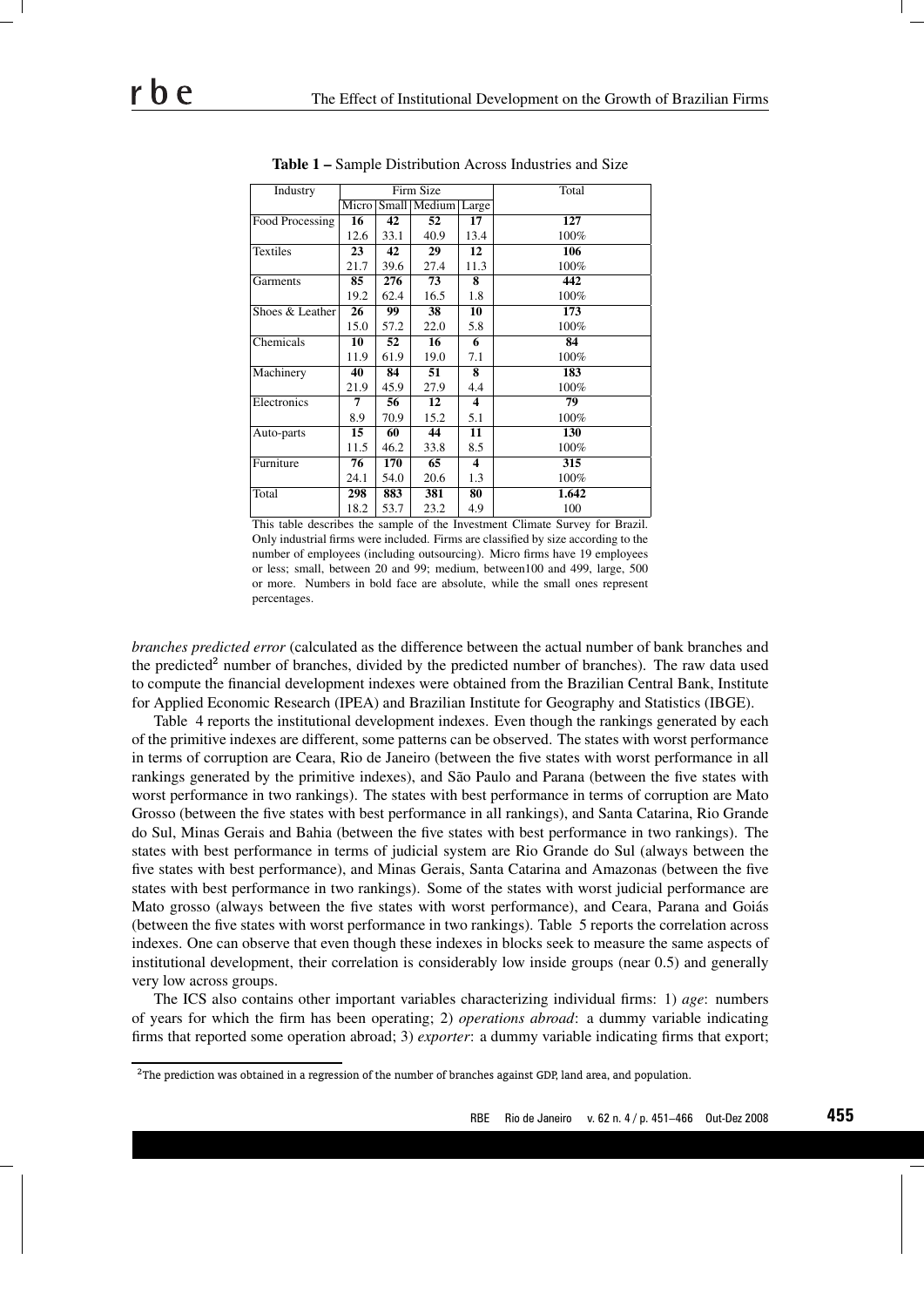

| <b>State</b>      |                         |      | Firm Size              |                   | Total           |
|-------------------|-------------------------|------|------------------------|-------------------|-----------------|
|                   | Micro                   |      | Small   Medium   Large |                   |                 |
| Amazonas          | $\bf{0}$                | 16   | 6                      | $\mathbf{2}$      | 24              |
|                   | $\Omega$                | 66.7 | 25.0                   | 8.3               | 100             |
| Bahia             | 18                      | 48   | $\overline{9}$         | $\mathbf{1}$      | $\overline{76}$ |
|                   | 23.7                    | 63.2 | 11.8                   | 1.3               | 100             |
| Ceará             | 15                      | 50   | $\overline{18}$        | $\overline{\tau}$ | 90              |
|                   | 16.7                    | 55.6 | 20.0                   | 7.8               | 100             |
| Goiás             | 23                      | 45   | 12                     | 3                 | 83              |
|                   | 27.7                    | 54.2 | 14.5                   | 3.6               | 100             |
| Maranhão          | $\overline{\mathbf{4}}$ | 15   | 6                      | $\mathbf{0}$      | 25              |
|                   | 16.0                    | 60.0 | 24.0                   | 0.0               | 100             |
| Minas Gerais      | 43                      | 120  | 58                     | 11                | 232             |
|                   | 18.5                    | 51.7 | 25.0                   | 4.7               | 100             |
| Mato Grosso       | 13                      | 16   | 9                      | $\bf{0}$          | 38              |
|                   | 34.2                    | 42.1 | 23.7                   | 0.0               | 100             |
| Paraíba           | 11                      | 26   | $\boldsymbol{9}$       | $\mathbf{1}$      | 47              |
|                   | 23.4                    | 55.3 | 19.1                   | 2.1               | 100             |
| Paraná            | 29                      | 100  | 48                     | 5                 | 182             |
|                   | 15.9                    | 54.9 | 26.4                   | 2.7               | 100             |
| Rio de Janeiro    | 28                      | 71   | 21                     | $\mathbf{1}$      | 121             |
|                   | 23.1                    | 58.7 | 17.4                   | 0.8               | 100             |
| Rio Grande do Sul | 24                      | 93   | 61                     | 12                | 190             |
|                   | 12.6                    | 48.9 | 32.1                   | 6.3               | 100             |
| Santa Catarina    | 36                      | 78   | 46                     | 14                | 174             |
|                   | 20.7                    | 44.8 | 26.4                   | 8.0               | 100             |
| São Paulo         | 54                      | 205  | $\overline{78}$        | 23                | 360             |
|                   | 15.0                    | 56.9 | 21.7                   | 6.4               | 100             |
| Total             | 298                     | 883  | 381                    | 80                | 1.642           |
|                   | 18.1                    | 53.8 | 23.2                   | 4.9               | 100             |

Table 2 – Sample Distribution Across States and Size

This table describes the sample of the Investment Climate Survey for Brazil. Only industrial firms were included. Firms are classified by size according to the number of employees (including outsourcing). Micro firms have 19 employees or less; small, between 20 and 99; medium, between100 and 499, large, 500 or more. Numbers in bold face are absolute, while the small ones represent percentages.

4) *foreign*: a dummy variable indicating firms for which more than 50% of the property belongs to foreigners; 5) *economic group*: a dummy variable indicating firms that belong to an economic group; and 6) *profitability*: ratio of profit to sales (profit was defined as sales minus raw materials, energy, labor and managerial expenses). Our endogenous variable, growth, was defined as the percentage change in firm sales between 2000 and 2002. Firms were classified by size according to their sales in 2000 according to the following rule: *micro* firms had sales below Br\$ 400,000; *small*, between BR\$ 400,000 and Br\$1,200,000; *medium* between BR\$ 1,200,000 and Br\$ 7,623,031; and *large*, above Br\$ 7,623,031.

## **3. GROWTH ANALYSIS**

Following Evans (1987) and Sleuwaegen and Goedhuys (2002), the basic model of growth can be stated as

$$
S_{t'} = G\left(S_t, A_t, X, \epsilon\right) \times S_t \tag{1}
$$

where:

 $S_t$  and  $S_t$  are the size of the firm in periods t' and t;

 $A_t$  is the age of the firm in period t;

 $X$  is a vector of institutional and firm specific characteristics, and;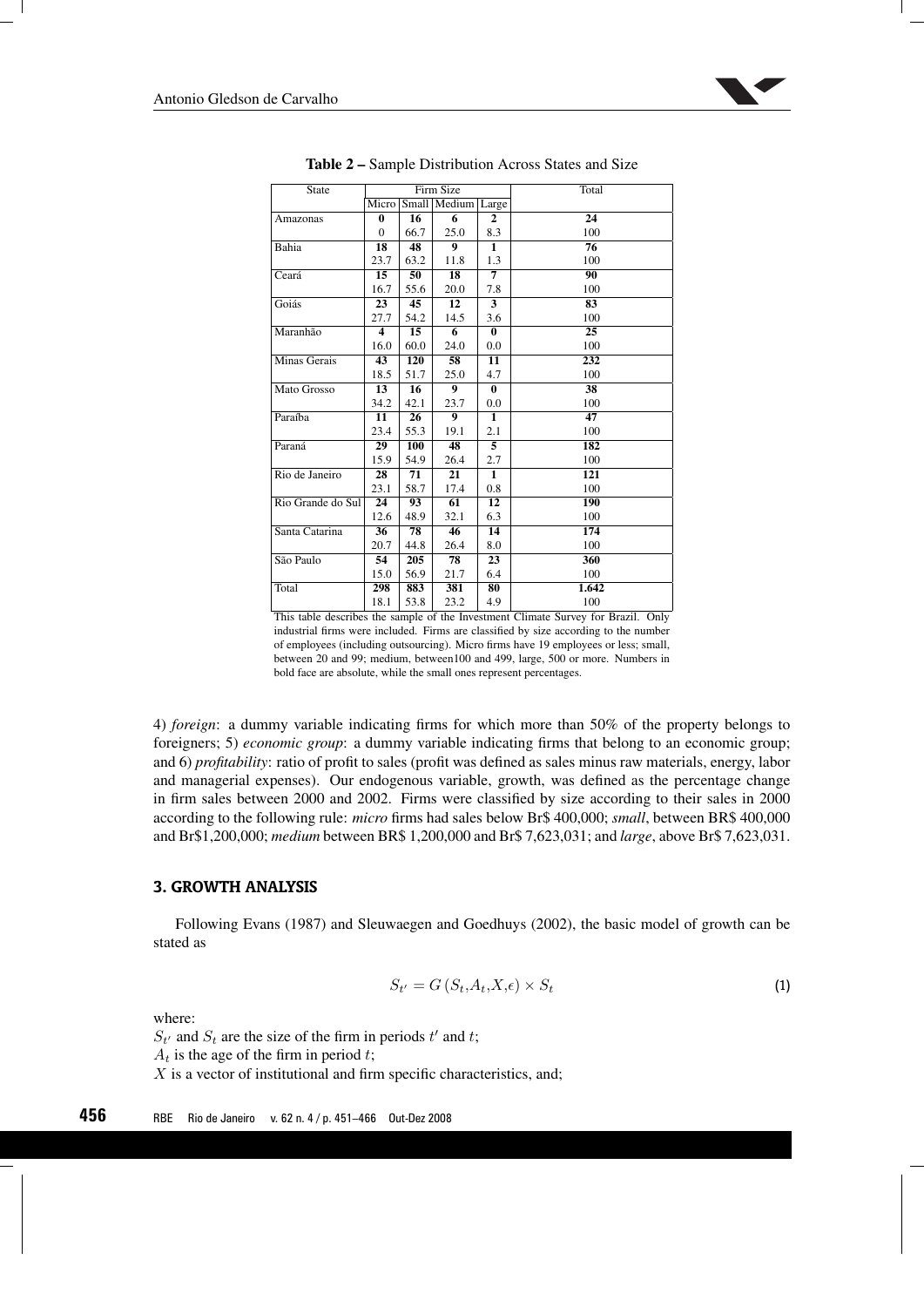|                   | Labor and social                                                                                | This index was obtained from the ICS. It represents the proportion,                                                                                                                                                                                |  |  |  |  |  |
|-------------------|-------------------------------------------------------------------------------------------------|----------------------------------------------------------------------------------------------------------------------------------------------------------------------------------------------------------------------------------------------------|--|--|--|--|--|
|                   | security inspection                                                                             | by federal state, of firms that reported some informal cost related to                                                                                                                                                                             |  |  |  |  |  |
|                   |                                                                                                 | an inspection from the labor or welfare departments.                                                                                                                                                                                               |  |  |  |  |  |
|                   | Contracts with                                                                                  | It is based on the percentage, in relation to the value of the                                                                                                                                                                                     |  |  |  |  |  |
|                   | government                                                                                      | contract that the entrepreneur believes necessary to pay in the form                                                                                                                                                                               |  |  |  |  |  |
| Corruption        |                                                                                                 | of gratification to have a contract with the government respected.                                                                                                                                                                                 |  |  |  |  |  |
|                   |                                                                                                 | This index corresponds to the average across states.                                                                                                                                                                                               |  |  |  |  |  |
|                   | <b>Tax</b> issues                                                                               | For each state it corresponds to the ratio of firms that reported                                                                                                                                                                                  |  |  |  |  |  |
|                   |                                                                                                 | some informal cost related to a visit from a fiscal authority of any level                                                                                                                                                                         |  |  |  |  |  |
|                   |                                                                                                 | (Federal, State, or City) and the number of the firms that were visited                                                                                                                                                                            |  |  |  |  |  |
|                   |                                                                                                 | by at least one of these authorities.                                                                                                                                                                                                              |  |  |  |  |  |
|                   | General                                                                                         | Corresponds to the average of the three primitive indexes (each of                                                                                                                                                                                 |  |  |  |  |  |
|                   | corruption                                                                                      | the three primitive corruption indexes was scaled in a way that its                                                                                                                                                                                |  |  |  |  |  |
|                   | index                                                                                           | maximum value observed was ten).                                                                                                                                                                                                                   |  |  |  |  |  |
|                   |                                                                                                 | These indexes were extracted from Pinheiro and Cabral (1998). They                                                                                                                                                                                 |  |  |  |  |  |
|                   | General                                                                                         | were constructed from two surveys in which entrepreneurs classified                                                                                                                                                                                |  |  |  |  |  |
| Inneficiency of   | Cost                                                                                            | the judicial system as very good, good, regular, bad, or very bad                                                                                                                                                                                  |  |  |  |  |  |
| the judicial      | Velocity                                                                                        | with respect to three criteria: justice, speed, and costs. For each                                                                                                                                                                                |  |  |  |  |  |
| system            | Justice                                                                                         | criterion, the index corresponds to the proportion of respondents                                                                                                                                                                                  |  |  |  |  |  |
|                   |                                                                                                 | that classified the judicial system as bad or very bad. The general                                                                                                                                                                                |  |  |  |  |  |
|                   |                                                                                                 | index corresponds to the average of these three indexes.                                                                                                                                                                                           |  |  |  |  |  |
|                   | Number of bank branches to population, number of bank branches to GDP, and branches             |                                                                                                                                                                                                                                                    |  |  |  |  |  |
| Financial         | predicted error (the prediction error of the number of bank branches relative to the            |                                                                                                                                                                                                                                                    |  |  |  |  |  |
| development       | predicted number of branches, where the prediction was obtained in a regression of the          |                                                                                                                                                                                                                                                    |  |  |  |  |  |
|                   | number of branches against GDP, land area, and population.                                      |                                                                                                                                                                                                                                                    |  |  |  |  |  |
| Age               | Measured as the numbers of years for which the firm has been operating.                         |                                                                                                                                                                                                                                                    |  |  |  |  |  |
| Employment        | This is defined as the total number of employees, including those who are outsourced            |                                                                                                                                                                                                                                                    |  |  |  |  |  |
|                   | Firms were classified by size according to their sales in 2000 according to the following rule: |                                                                                                                                                                                                                                                    |  |  |  |  |  |
| Firm              | micro firms had sales below Br\$ 400,000; small, between BR\$ 400,000 and Br\$1,200,000;        |                                                                                                                                                                                                                                                    |  |  |  |  |  |
| size              | medium between BR\$ 1,200,000 and Br\$ 7,623,031; and large, above Br\$ 7,623,031.              |                                                                                                                                                                                                                                                    |  |  |  |  |  |
| Exporter          | Dummy variable indicating firms that are exporters.                                             |                                                                                                                                                                                                                                                    |  |  |  |  |  |
| Foreign           |                                                                                                 | Dummy variable indicating firms for which more than 50% of the property belongs to foreigners.                                                                                                                                                     |  |  |  |  |  |
| Operations abroad |                                                                                                 | Dummy variable indicating firms that reported some operation abroad.                                                                                                                                                                               |  |  |  |  |  |
| Economic group    |                                                                                                 |                                                                                                                                                                                                                                                    |  |  |  |  |  |
| Profitability     |                                                                                                 | Defined as the ratio between sales minus raw materials, energy, labor and managerial expenses,                                                                                                                                                     |  |  |  |  |  |
|                   | and sales.                                                                                      |                                                                                                                                                                                                                                                    |  |  |  |  |  |
| Industrial        |                                                                                                 |                                                                                                                                                                                                                                                    |  |  |  |  |  |
| sector            |                                                                                                 |                                                                                                                                                                                                                                                    |  |  |  |  |  |
|                   |                                                                                                 | Dummy variable indicating firms that belong to an economic group.<br>Firms are classified into 9 industrial sectors: food, textiles, garments,<br>shoes and leather, chemicals, machinery, electronics, automobiles and auto-parts, and furniture. |  |  |  |  |  |

Table 3 – Variables Description

 $\epsilon$  is a stochastic term.

Expression 1 can be rearranged into

$$
\frac{S_{t'}}{S_t} = G\left(S_t, A_t, X, \epsilon\right)
$$
\n(2)

The partial derivatives  $G_S$ ,  $G_A$  and  $G_X$  allow to test for alternative theories of growth. Gibrat's LPE requires  $G_S$ ,  $G_A$  and  $G_X$  to be null. Alternatively, learning models of firm growth (e.g., Lucas (1978), Jovanovic (1982), Pakes and Ericson (1990)) and efficient scale arguments imply that  $G_S < 0$ and  $G_A < 0$ . Finally there are the structural/institutional conjectures that predict that  $G_X \neq 0$ .

One should note that the theory does not predict the structural form of G. Some authors, e.g. Evans (1987) and Sleuwaegen and Goedhuys (2002), use a logarithm approach such as  $G(S_t, A_t, X, \epsilon)$  =  $g(S_t, A_t) \times \exp(bX) \times \epsilon$ . However, some other authors use different forms. Following Beck et al. (2005), we assume some aditivity for G: we express growth  $(S_{t'}/S_t)$  as the percentage change in firm sales, and size  $(S_t)$  as the logarithm of sales. This is done to account for non-linearity in the effect of size. As in Sleuwaegen and Goedhuys (2002) we included the age of the firm and the square of this variable to allow for diminishing returns on the learning process. The econometric models used for the analysis of growth are:

$$
Firm\,Growth = \alpha + \lambda \, Size + \varphi_1 \, Age + \varphi_2 \, Age^2 + \gamma \, controls + \epsilon \tag{Model 1}
$$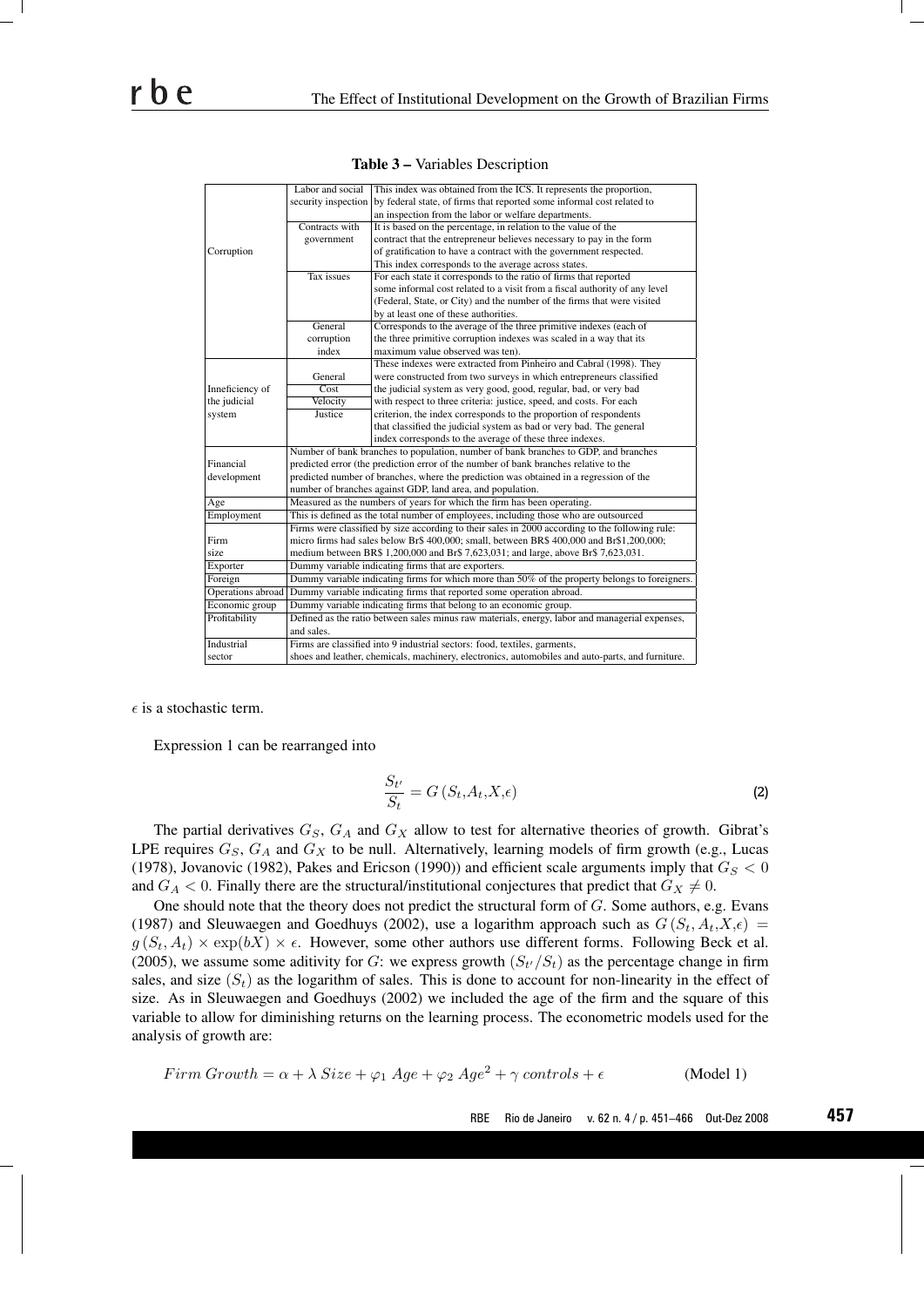|                   |                  | $Table 4 - Index of National and Financial Development by State$ |                                                                                               |       |      |                                 |      |      |                 |                              |          |        |
|-------------------|------------------|------------------------------------------------------------------|-----------------------------------------------------------------------------------------------|-------|------|---------------------------------|------|------|-----------------|------------------------------|----------|--------|
|                   |                  | Corruption                                                       |                                                                                               |       |      | Inefficiency of Judicial System |      |      |                 | <b>Financial Developnent</b> |          |        |
| <b>State</b>      | bus rods.        | Contracts                                                        | Corruption   General   Cost   Velocity   Justice   General   Branches/   Branches/   Branches |       |      |                                 |      |      |                 |                              |          | GDP    |
|                   | welfare          | with                                                             | m tax                                                                                         | index |      |                                 |      |      | POP             | GDP                          | forecast | per    |
|                   |                  | mspections government                                            | <b>ISSUES</b>                                                                                 |       |      |                                 |      |      |                 |                              | error    | capita |
| Amazonas          | $\frac{1}{2}$    | 12.5                                                             | 17.7                                                                                          | 4.50  | 0.60 | 0.60                            | 0.2  | 0.47 | 5.2             | Ξ                            | $-0.22$  | 4.84   |
| Bahia             | 0.29             | 10.6                                                             | $\ddot{\circ}$                                                                                | 3.44  | 0.49 | 0.82                            | 0.46 | 0.59 | 6.2             | 2.1                          | $-0.17$  | 2.98   |
| Ceará             | 0.58             | 16.8                                                             | 20.3                                                                                          | 7.90  | 0.38 | 00 <sup>1</sup>                 | 0.38 | 0.59 | ς3              | 2.3                          | -0.26    | 2.31   |
| Goiás             | 0.23             | 15.4                                                             | 4.9                                                                                           | 4.51  | 0.60 | 0.87                            | 0.27 | 0.58 | 12.3            | 2.9                          | 0.42     | 4.08   |
| Maranhão          | 0.0              | 12.5                                                             | 5.0                                                                                           | 3.05  | 0.50 | 00 <sup>1</sup>                 | 0.25 | 0.58 | 5.0             | 2.6                          | $-0.21$  | 1.67   |
| Minas Gerais      | 0.25             | 6.9                                                              | $\frac{3}{2}$                                                                                 | 3.28  | 0.39 | 0.87                            | 0.23 | 0.50 | 10.9            | 2.0                          | 0.12     | 5.36   |
| Mato Grosso       | $\overline{0.0}$ | $\frac{6}{3}$                                                    | 3.4                                                                                           | 2.17  | 0.67 | 00 <sup>1</sup>                 | 0.33 | 0.67 | 10.9            | 2.4                          | 0.42     | 4.40   |
| Paraíba           | $\frac{1}{2}$    | 12.2                                                             | 4.6                                                                                           | 2.95  | 0.75 | 0.75                            | 0.25 | 0.58 | $\tilde{5}$     | 2.3                          | $-0.30$  | 2.10   |
| Paraná            | 0.42             | 11.4                                                             | 12.5                                                                                          | 5.32  | 0.51 | 0.93                            | 0.27 | 0.57 | 13.9            | 23                           | 0.33     | 5.93   |
| Rio de Janeiro    | 0.25             | 13.5                                                             | 29.2                                                                                          | 6.98  | 0.52 | 0.91                            | 0.22 | 0.55 | $\overline{0}0$ | 13                           | $910 -$  | 7.47   |
| Rio Grande do Sul | $\frac{0.11}{2}$ | $\overline{6.7}$                                                 | $\overline{1.2}$                                                                              | 2.29  | 0.41 | 0.82                            | 0.17 | 0.47 | 14.4            | 2.2                          | 0.30     | 19'9   |
| Santa Catarina    | $\frac{1}{2}$    | 14.3                                                             | 2.7                                                                                           | 3.15  | 0.40 | 0.89                            | 0.21 | 0.50 | 16.3            | 2.8                          | 0.54     | 5.76   |
| São Paulo         | 0.86             | Ξ                                                                | 12.1                                                                                          | 7.04  |      | $ 0.33 $ 0.91                   | 0.24 | 0.49 | 14.1            | 1.4                          | $100-$   | 10.08  |

| <b>Little Computer Computer Computer in the Second Computer Computer Computer Computer Computer Computer in Computer Computer Computer Computer Computer Computer Computer Computer Computer Computer Computer Computer Computer</b> |  |
|--------------------------------------------------------------------------------------------------------------------------------------------------------------------------------------------------------------------------------------|--|
|                                                                                                                                                                                                                                      |  |

**A** 

| Antonio Gledson de Carvalho |  |
|-----------------------------|--|
|-----------------------------|--|

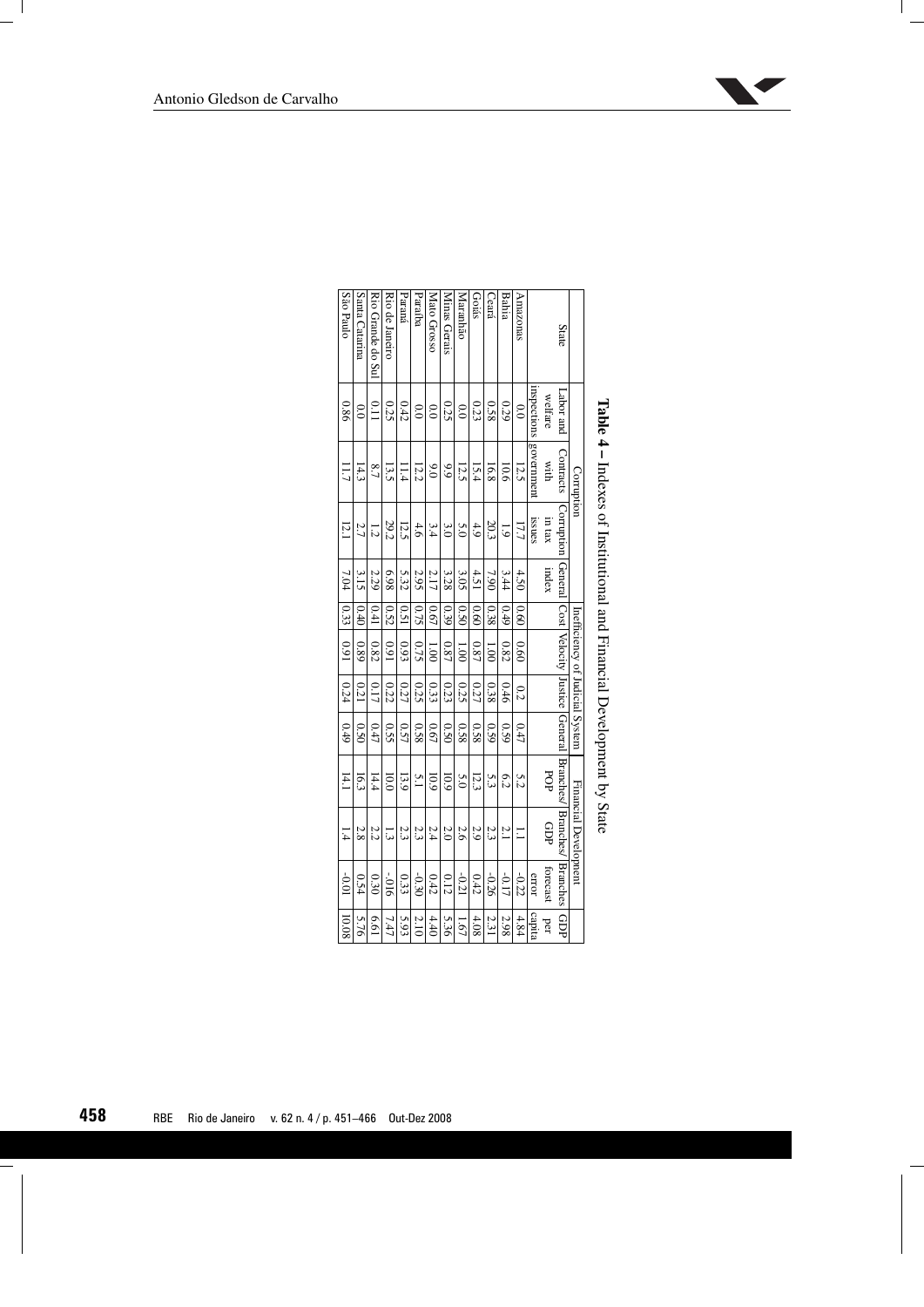| Ē | inancial developm<br>â | Cost   Velocity   Justice   General   Branches /   Branches /   Branches<br>PO <sub>P</sub> | index | nefficiency of judicial system | index | Table 5 - Correlation Across State Indexes<br>Corruption General<br>in tax | cts  |
|---|------------------------|---------------------------------------------------------------------------------------------|-------|--------------------------------|-------|----------------------------------------------------------------------------|------|
|   |                        |                                                                                             |       |                                |       | issues                                                                     | nent |
|   |                        |                                                                                             |       |                                |       |                                                                            |      |
|   |                        |                                                                                             |       |                                |       |                                                                            |      |
|   |                        |                                                                                             |       |                                |       |                                                                            |      |
|   |                        |                                                                                             |       |                                |       |                                                                            |      |
|   |                        |                                                                                             |       |                                |       |                                                                            |      |
|   |                        |                                                                                             |       |                                |       |                                                                            |      |
|   |                        |                                                                                             |       |                                |       |                                                                            |      |
|   |                        |                                                                                             |       |                                |       |                                                                            |      |
|   |                        |                                                                                             |       |                                |       |                                                                            |      |

rbe

|              |                                                                                                  |           | Corruption             |                                  |                       |                | Inefficiency of judicial system |                |          |           | Financial development |                                                                                   |            |
|--------------|--------------------------------------------------------------------------------------------------|-----------|------------------------|----------------------------------|-----------------------|----------------|---------------------------------|----------------|----------|-----------|-----------------------|-----------------------------------------------------------------------------------|------------|
|              |                                                                                                  |           |                        |                                  |                       |                |                                 |                |          |           |                       |                                                                                   |            |
|              |                                                                                                  | Labor and |                        | Contracts   Corruption   General |                       |                |                                 |                |          |           |                       | Cost   Velocity   Justice   General   Branches /   Branches /   Branches forecast | <b>GDP</b> |
|              |                                                                                                  | welfare   | with                   | in tax                           | index                 |                |                                 |                | index    | POP       | GDP                   | error                                                                             | per capita |
|              |                                                                                                  |           | inspections government | issues                           |                       |                |                                 |                |          |           |                       |                                                                                   |            |
|              | Labor and welfare                                                                                |           | $\overline{0.21}$      | $\overline{0.36}$                | $0.77***$   $-0.60**$ |                | 0.31                            | 0.26           | $-0.11$  | 0.20      | $-0.28$               | $-0.14$                                                                           | $0,48*$    |
|              | inspections                                                                                      |           |                        |                                  |                       |                |                                 |                |          |           |                       |                                                                                   |            |
|              | Contracts with                                                                                   | 0.21      |                        | $0.48*$                          | $0.61**$              | $-0.08$        | 0.13                            | $\overline{0}$ | 0.07     | $-0.19$   | 0.18                  | $-0.20$                                                                           | $-0,24$    |
| Corruption   | government                                                                                       |           |                        |                                  |                       |                |                                 |                |          |           |                       |                                                                                   |            |
|              | Corruption in<br>tax issues                                                                      | 0.36      | $0.48*$                |                                  | $0.83***$             | $-0.08$        | 0.01                            | $-0.07$        | -0.07    | $-0.21$   | $-0.61**$             | $-0.45$                                                                           | 0,26       |
|              | General index                                                                                    | $0.77***$ | $0.61**$               | $0.83***$                        |                       | $-0.38$        | 0.21                            | 0.13           | $-0.79$  | $-0.05$   | $-0.43$               | $-0.36$                                                                           | 0,33       |
|              | Cost                                                                                             | $-0.60**$ | $-0.08$                | $-0.08$                          | $-0.38$               |                | $-0.32$                         | 0.06           | $0.52*$  | $-0.40$   | 0.12                  | $-0.10$                                                                           | $-0,47$    |
| Inefficiency | Velocity                                                                                         | 0.31      | 0.13                   | $\overline{0.01}$                | 0.21                  | $-0.32$        |                                 | 0.30           | $0.54*$  | 0.22      | 0.46                  | 0.25                                                                              | $-0,02$    |
| of judicial  | Justice                                                                                          | 0.26      | Ξ                      | $-0.07$                          | $\overline{0.13}$     | 0.06           | 0.30                            |                | $0.68**$ | $-0.41$   | 0.21                  | $-0.23$                                                                           | 0,42       |
| system       | General Index                                                                                    | $-0.11$   | 0.07                   | $-0.07$                          | $-0.79$               | $\sqrt{0.52*}$ | $0.54*$                         | $ 0.68** $     |          | $-0.32$   | 0.47                  | $-0.01$                                                                           | $-0,55*$   |
|              | Branches / POP                                                                                   | 0.20      | $-0.19$                | $-0.21$                          | $-0.05$               | $-0.40$        | 0.22                            | $-0.41$        | $-0.32$  |           | 0.19                  | $0.85***$                                                                         | $0.75***$  |
|              |                                                                                                  |           |                        |                                  |                       |                |                                 |                |          |           |                       |                                                                                   |            |
|              | branches / GDP                                                                                   | $-0.28$   | 0.18                   | $-0.61**$                        | $-0.43$               | 0.12           | 0.46                            | 0.21           | 0.47     | 0.19      |                       | 0.51                                                                              | $-0.50*$   |
| Financial    | branches                                                                                         | $-0.14$   | $-0.20$                | $-0.45$                          | $-0.36$               | $01.0 -$       | 0.25                            | $-0.23$        | $-0.01$  | $0.85***$ | $\overline{0.5}$      |                                                                                   | 0,33       |
|              | forecast error                                                                                   |           |                        |                                  |                       |                |                                 |                |          |           |                       |                                                                                   |            |
| development  | GDP per capita                                                                                   | $0,48*$   | $-0,24$                | $\frac{0.26}{5}$                 | $\overline{0.33}$     | $-0.47$        | $-0,02$                         | 0.42           | $-0,55*$ | $0,75***$ | $-0.50*$              | 0,33                                                                              |            |
|              | *, **, and *** indicate statistical significance levels of 10, 5, and 1% respectively (2-tailed) |           |                        |                                  |                       |                |                                 |                |          |           |                       |                                                                                   |            |

ц  $\overline{\phantom{0}}$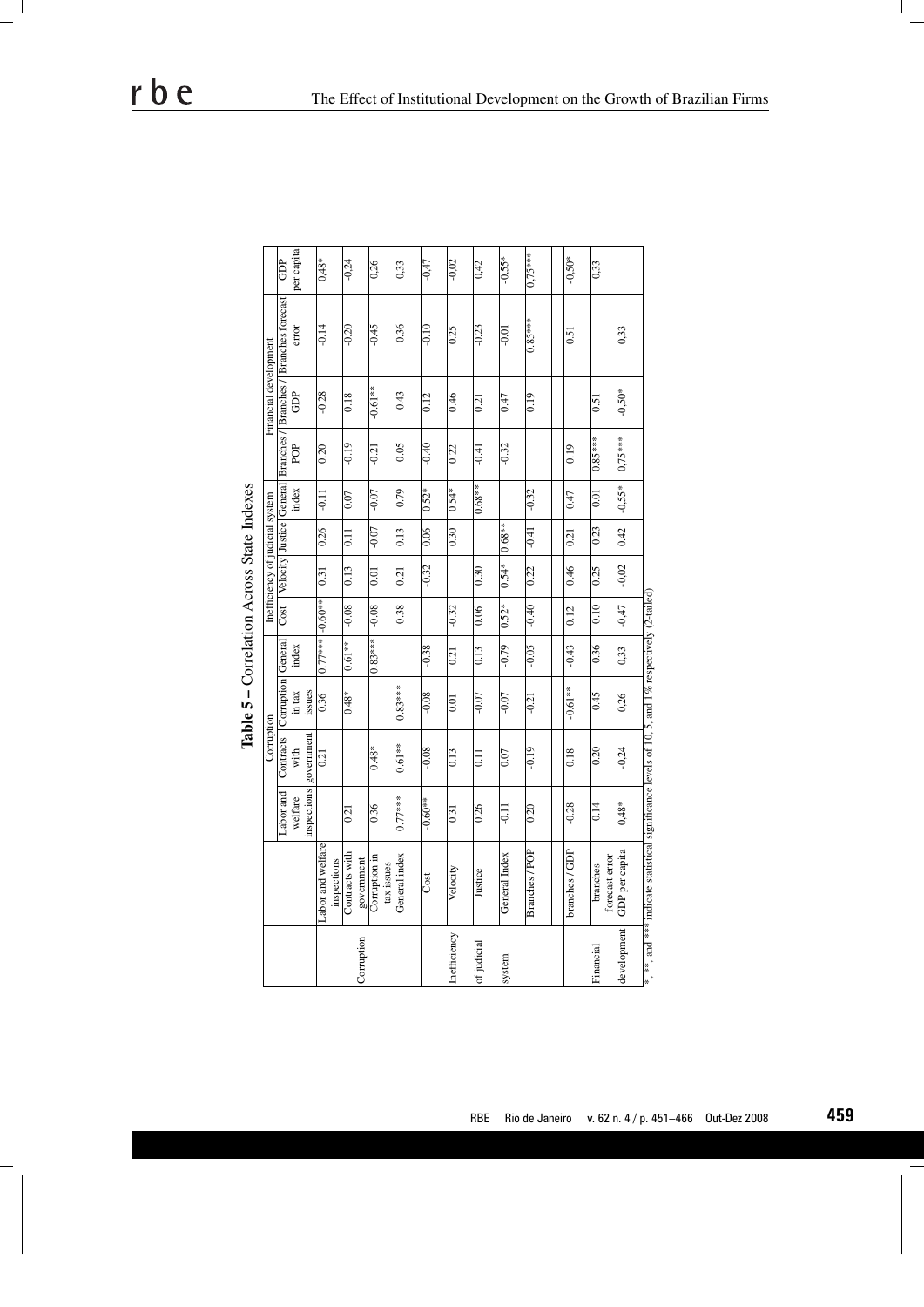

$$
Firm \, Growth = \alpha + \lambda \, Size + \varphi_1 \, Age + \varphi_2 \, Age^2 + \beta \, Institutional \, Index + \gamma \, controls \, \epsilon \tag{Model 2a}
$$

$$
Firm\ Growth = \alpha + \lambda \ Size + \varphi_1 \ Age + \varphi_2 \ Age^2 + \beta \ Institutional \ Index \ast \text{Firm} \ Size + \gamma \ controls \epsilon
$$
\n(Model 2b)

Model 1 is used to identify the effect individual characteristics of the firm on its growth. Model 2a assesses whether institutional development at the state level influences the growth of the firms. Model 2b is crafted to capture how institutional development at the state level differently affects small and large firms.

As pointed out in Moulton (1990), ordinary least squares inferences of aggregate variables based on micro data can lead to standard errors that are biased downward. To avoid such a problem we use ordinary least squares with robust errors. To minimize the impact of outliers, the dependent variable was winsorized at a lower bound of -50% (39 observations were winsorized) and an upper bound of 500% (13 observations were winsorized).

The individual characteristics of the firm included in all the regressions are size, age and other operational characteristics (whether the firm maintains operations abroad, exports, is controlled by foreigners, belongs to an economic group and its profitability). In all the models we include industrial sector dummy variables as control. In Models 2a and 2b, we also control for the GDP per capita of the state in which the firm is located.

Survivorship bias is an all important issue in the study of firm's growth (Audretsch et al., 2004): negative growth for a large firm means that the firm will be smaller in period t than it was in period  $t-1$  but it will likely survive. Negative growth for a small firm may imply bankruptcy. Therefore, the higher propensity for low-growth small firms to exit vis-à-vis low-growth large firms tends create a bias because the small firms in the sample (the surviving ones) will tend to present high growth rates. Large firms are more likely to survive to a series of low growth periods than small firms are. Hence the longer the period over which growth is analyzed, the more severe is the survivorship bias. This present study, by analyzing growth over a two-year period, minimizes this survivorship bias.

## **4. EMPIRICAL RESULTS**

Tables 6 to 9 present the empirical estimations for Models 1, 2a and 2b. Regressions in Table 6 include only variables characterizing individual firms. Consistently with learning models, firms' growth decreases with age at a decreasing rate: the coefficient associated to variable *age* is negative, while the one associated to the square of variable *age* is positive – both are statistically significant at the 1% level. Confirming the findings of Ribeiro (2007) and Esteves (2007), growth decreases with size: the coefficient associate to size is negative and statistically significant at the 1% level. Firms that belong to an economic group, export and maintain operations abroad also grow at a faster rate: the coefficients associated to variables *economic group, exporter, operations abroad* are positive and statistically significant at the 5 or 1% levels. Foreign ownership fails to present significant effect on growth. Finally, profitability has a negative effect on growth that is statistically significant at the 1% level.

Tables 7 to 9 report the effects of institutional development on firms' growth. Regressions 1, 3, 5, and 7 in Table 7 indicate that corruption has a negative effect on firms growth, regardless of the index considered. Only the index related to corruption in contracts with government fails to present statistical significance (the other three indexes are statistically significant at the 5% level). In Regressions 2, 4, 6, and 8 the index of corruption interacts with the size of the firm, categorized as micro, small, medium and large. In general the negative effect of corruption on growth is stronger for micro and small firms. For three of the indexes the coefficient is negative and statistically significant for micro or small firms. It is never statistically significant for medium or large firms.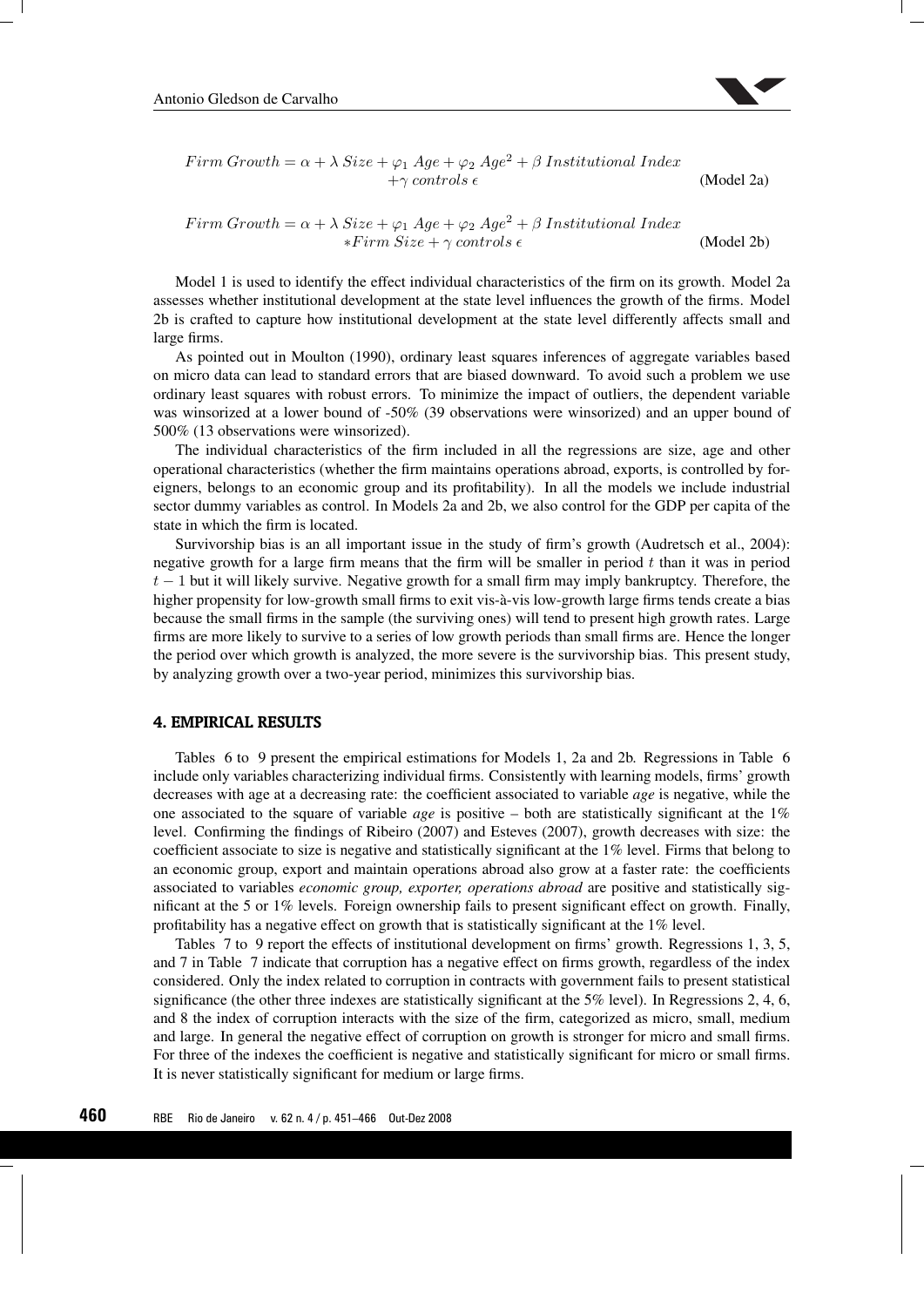Table 8 reports the effects of the inefficiency of the judicial system. Regressions 1, 3, 5 and 7 assess the effect of the different indexes for the inefficiency of the judicial system. Only in Regression 7, index of *Justice*, the coefficient presents statistical significance, indicating a negative effect on growth. Regressions 2, 4, 6, and 8 include the interaction between the indexes and the size of the firm. We find statistical significance for the indexes of *Justice* and *Cost*. Regression 4 indicates that when the costs are higher, large firms grow faster. Regression 8 indicates that when the quality of arbitration is low, index of *justice*, smallest firms suffer the most. These results reinforce the idea that smallest firms are the ones that suffer the most with the lack of institutional development.

Finally, Table 9 investigates the role of financial development. In Regressions 1, 3, and 5 the financial development indexes present positive sign that is statistically significant at the 1% level indicating that financial development at the state level speeds growth. In Regressions 2, 4 and 6 the financial indexes interact with the size of firms. In Regressions 2, 4 and 6 all the interactions are positive and statistically significant indicating a monotonic pattern: all firms benefit of financial development and largest firms benefit the most.

| Explaining               |             |                | Regressions |                |
|--------------------------|-------------|----------------|-------------|----------------|
| variable                 | 1           | $\overline{2}$ | 3           | $\overline{4}$ |
| Size                     | $-0.098***$ | $-0.098***$    | $-0.081***$ | $-0.082***$    |
|                          | (5.42)      | (5.47)         | (4.29)      | (4.36)         |
| Age                      | $-0.549***$ | $-0.547***$    | $-0.538***$ | $-0.535***$    |
|                          | (4.98)      | (4.99)         | (4.67)      | (4.67)         |
| Age2                     | $0.067***$  | $0.067***$     | $0.065***$  | $0.064***$     |
|                          | (4.17)      | (4.17)         | (3.88)      | (3.87)         |
| Econ. Group              | $0.336***$  | $0.329***$     | $0.310***$  | $0.301***$     |
|                          | (2.87)      | (2.81)         | (2.58)      | (2.52)         |
| Exporter                 | $0.256***$  | $0.257***$     | $0.239***$  | $0.240***$     |
|                          | (4.25)      | (4.25)         | (3.89)      | (3.90)         |
| Foreing                  | $-0.035$    |                | $-0.038$    |                |
|                          | (0.22)      |                | (0.23)      |                |
| <b>Operations Abroad</b> | $0.199***$  | $0.192***$     | $0.189***$  | $0.183***$     |
|                          | (2.08)      | (2.13)         | (2.00)      | (2.04)         |
| Profitability            |             |                | $-0.393***$ | $-0.392***$    |
|                          |             |                | (3.73)      | (3.73)         |
| industrial sector        | Yes         | Yes            | <b>Yes</b>  | Yes            |
| dummies                  |             |                |             |                |
| observation              | 1505        | 1505           | 1423        | 1423           |
| $R^2$                    | 0.13        | 0.13           | 0.14        | 0.14           |

Table 6 – Effects of Size and Age on Firm Growth

The estimated model is Firm Growth =  $\alpha + \lambda Size + \varphi_1 Age + \varphi_2 Age^2 +$  $\gamma$  controls +  $\epsilon$ . Growth was computed as the average of sales growth for two periods, 2000-2001 and 2001-2002. Size is measured as the natural logarithm of sales. Age is the number of years the firms has been operating, Economic Group, Exporter, Foreign and Operations abroad are dummy variables indicating, respectively, whether the firm is part of an economic group, exports, is controlled by foreigners and maintains operations abroad. Profitability is defined as sales minus raw materials, energy, labor and managerial expenses. The results were obtained using OLS with robust errors. All regressions include dummy variables for industry sectors (not reported in the table). For each variable we report the coefficient and the t-statistic in parenthesis.

\*, \*\*, and \*\*\* indicate statistical significance levels of 10, 5, and 1% respectively.

#### **5. CONCLUSIONS**

In this article we investigated 1) the determinants of firm growth in Brazil; 2) the correlation between institutional development at the state level and firms' growth; and 3) how institutional development differently affect small and large firms. This investigation was possible due to a unique dataset (the *Investment Climate Survey of the World Bank*) that contains detailed information on firms' characteristics such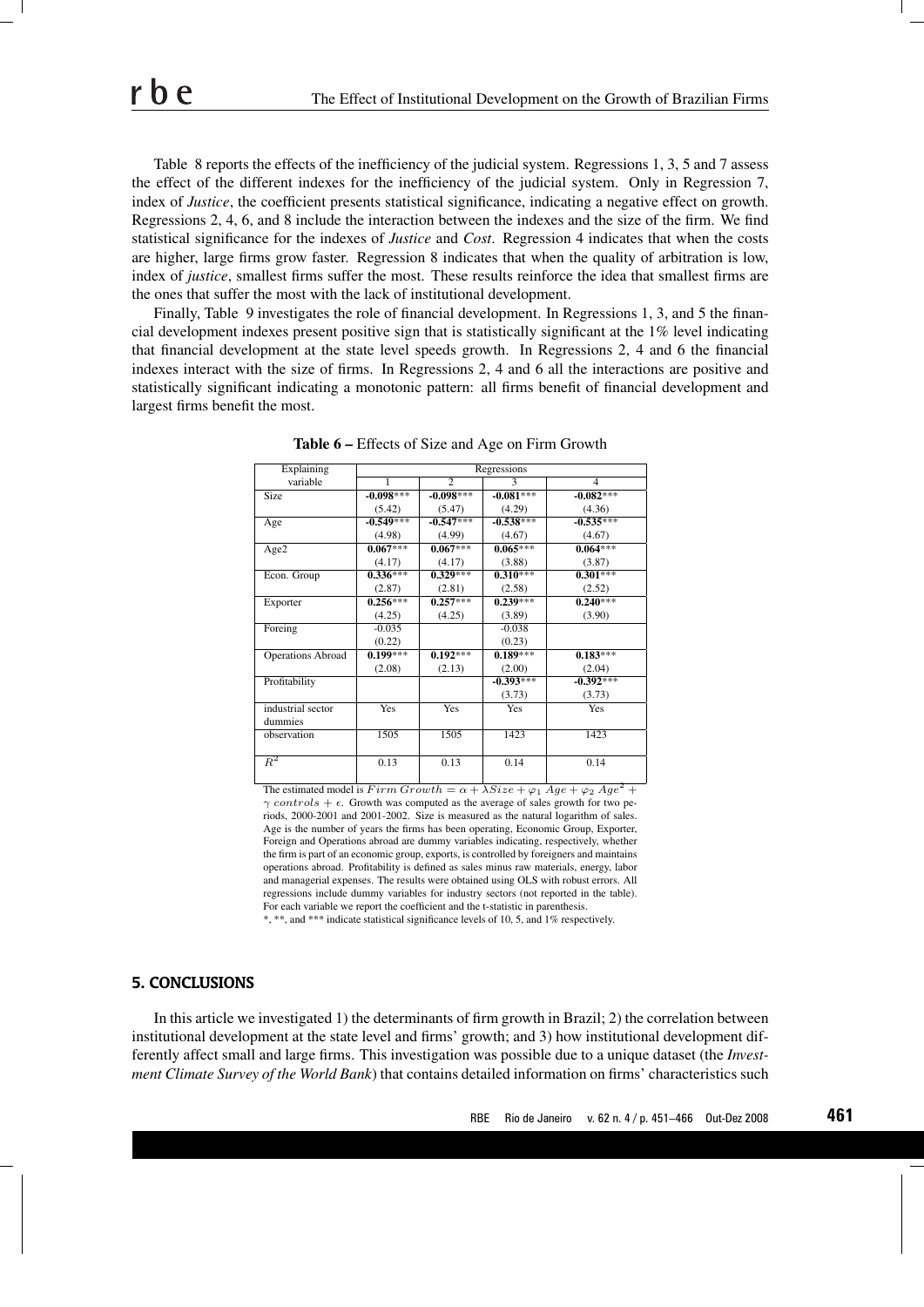

|                     |             |                  |             |                         |             | State corruption index     |             |               |
|---------------------|-------------|------------------|-------------|-------------------------|-------------|----------------------------|-------------|---------------|
|                     |             | General          |             | Corruption in labor     |             | Bonifications in contracts |             | Corruption in |
|                     |             | corruption index |             | and welfare inspections |             | with government            |             | tax issues    |
| Explaining variable |             | $\overline{2}$   | 3           | 4                       | 5.          | 6                          | $\tau$      | 8             |
| <b>Size</b>         | $-0.081***$ | $-0.120***$      | $-0.080***$ | $-0.099***$             | $-0.081***$ | $-0.143***$                | $-0.082***$ | $-0.091***$   |
|                     | (4.30)      | (4.62)           | (4.25)      | (4.56)                  | (4.26)      | (4.49)                     | (4.33)      | (4.33)        |
| Corruption          | $-0.027**$  |                  | $-0.002**$  |                         | $-0.003$    |                            | $-0.005**$  |               |
|                     | (2.31)      |                  | (2.23)      |                         | (0.27)      |                            | (2.04)      |               |
| Corruption x micro  |             | $-0.042**$       |             | $-0.003*$               |             | $-0.013$                   |             | $-0.006$      |
|                     |             | (2.52)           |             | (1.77)                  |             | (1.25)                     |             | (1.18)        |
| Corruption x small  |             | $-0.047***$      |             | $-0.004***$             |             | $-0.011$                   |             | $-0.010***$   |
|                     |             | (3.39)           |             | (3.21)                  |             | (1.28)                     |             | (2.91)        |
| Corruption x medium |             | $-0.017$         |             | $-0.001$                |             | 0.004                      |             | $-0.002$      |
|                     |             | (1.32)           |             | (1.18)                  |             | (0.39)                     |             | (0.65)        |
| Corruption x large  |             | 0.000            |             | $-0.000$                |             | 0.016                      |             | $-0.002$      |
|                     |             | (0.00)           |             | (0.35)                  |             | (1.37)                     |             | (0.31)        |
| Control for firm    | <b>Yes</b>  | Yes              | Yes         | Yes                     | Yes         | Yes                        | Yes         | Yes           |
| characteristics     |             |                  |             |                         |             |                            |             |               |
| industrial sector   | Yes         | Yes              | Yes         | Yes                     | Yes         | Yes                        | Yes         | Yes           |
| dummies             |             |                  |             |                         |             |                            |             |               |
| Control for GDP     | Yes         | Yes              | Yes         | Yes                     | Yes         | Yes                        | Yes         | Yes           |
| per capita          |             |                  |             |                         |             |                            |             |               |
| Observation         | 1423        | 1423             | 1423        | 1423                    | 1423        | 1423                       | 1423        | 1423          |
|                     |             |                  |             |                         |             |                            |             |               |
| $R^2$               | 0.14        | 0.14             | 0.14        | 0.14                    | 0.14        | 0.14                       | 0.14        | 0.14          |
|                     |             |                  |             |                         |             |                            |             |               |

| Table 7 – Influence of Corruption on Firm Growth |
|--------------------------------------------------|
|--------------------------------------------------|

The estimated models are  $F \, \text{irm}$   $G \, \text{r} \, \text{or} \, \text{trh} = \alpha + \lambda S \, \text{iz} \, \text{z} + \varphi_1 \, \text{Ag} \, \text{z} + \varphi_2 \, \text{Ag} \, \text{z}^2 + \beta \, \text{Institutional} \, \text{Index} + \gamma \, \text{contrast} \, \text{e} + \epsilon$  (regressions with odd number) or Firm Growth =  $\alpha + \lambda Size + \varphi_1 Age + \varphi_2 Age^2 + \beta InstitutionalIndex * FirmSize + \gamma controls + \epsilon$ (regressions with even number). Growth was computed as the average of sales growth for two periods, 2000-2001 and 2001-2002. Size is measured as the natural logarithm of sales. Micro firms had sales in 2000 below Br\$ 400,000; small, between BR\$ 400,000 and Br\$1,200,000; medium between BR\$ 1,200,000 and Br\$ 7,623,031; and large, above Br\$ 7,623,031. The control variables (not reported in the table) are: the number of years the firms has been operating; dummy variables indicating whether the firm belongs to an economic group, exports, is controlled by foreigners, and has operations abroad; the GDP per capita of the state where the firm is located; and the firm profitability. The results were obtained using OLS with robust errors. All regressions include dummy variables for industry sectors. For each variable we report the coefficient and the t-statistic in parenthesis.

\*, \*\*, and \*\*\* indicate statistical significance levels of 10, 5, and 1% respectively.

as age, size, whether the firm maintains operation abroad, exports, is controlled by foreigners, belongs to an economic group, and its profitability. This dataset contains information on 1642 firms stratified across size, 13 federal states and 9 industrial sectors. Our results indicate that, consistently with the learning models, growth is decreasing on age. Corroborating Ribeiro (2007) and Esteves (2007), we found that growth is negatively correlated to size. As expected, firms that belong to an economic group, export and maintain operations abroad grow faster. Growth is negatively correlated to profitability.

Further investigating the relation between institutional factors and growth, we found that shortcomings of institutional development, when measured in terms of corruption and inefficiency of the judicial system have a negative impact on firm growth. Financial development at the states level has a positive effect on growth. When examining how institutional development differently affect small and large firms, we found that while smallest firms are those who suffer the most with corruption and inefficiency of the judicial system, largest firms are the one that profit the most from financial development.

Overall our results indicate that improvement in institutions can be an important mechanism to promote growth. Furthermore, institutional underdevelopment has the perverse effect of promoting concentration.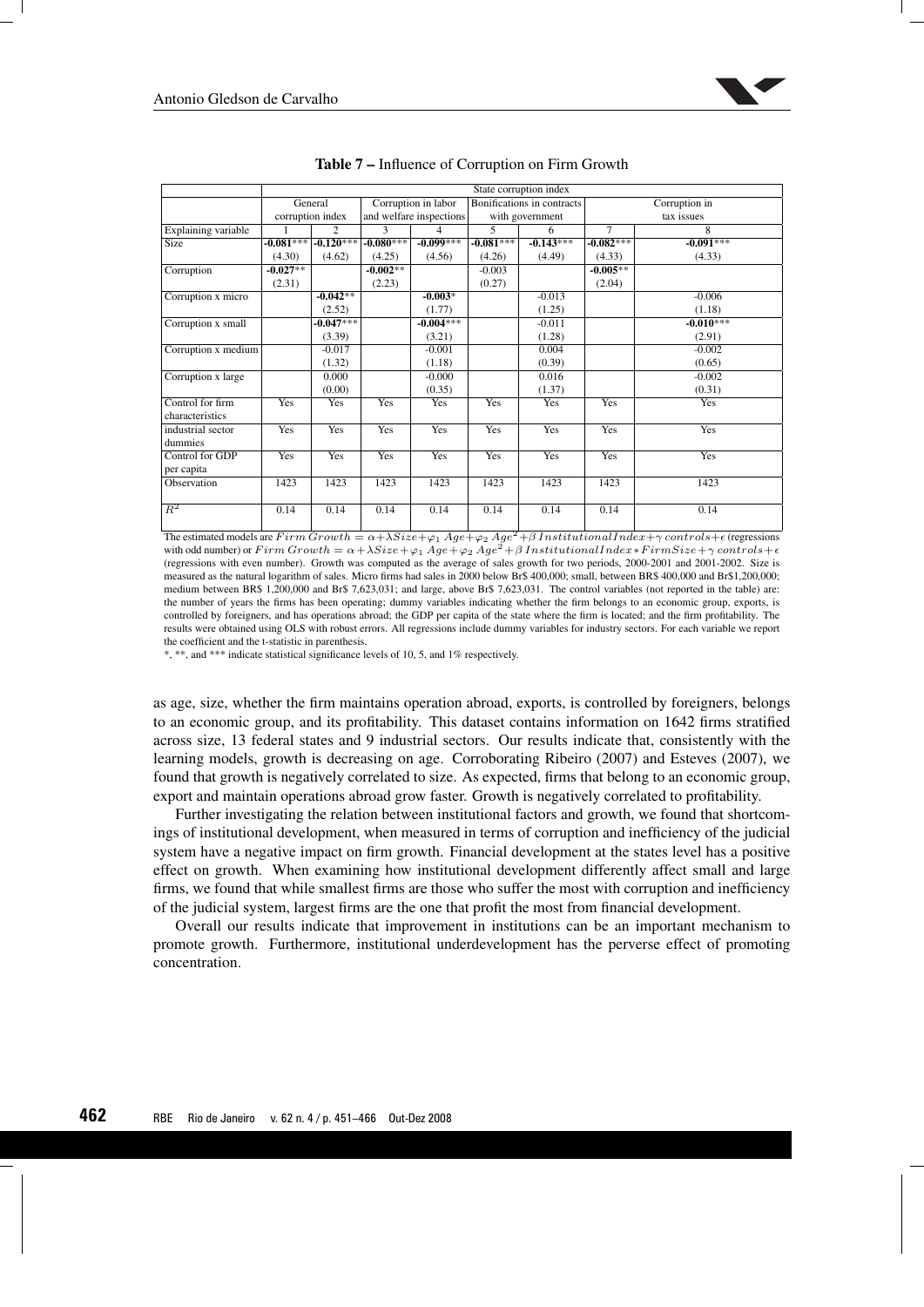|                                  | State inefficiency of judicial system index |                |             |                |                |             |                |             |  |  |  |
|----------------------------------|---------------------------------------------|----------------|-------------|----------------|----------------|-------------|----------------|-------------|--|--|--|
|                                  | General                                     |                | Cost        |                | Velocity       |             | <b>Justice</b> |             |  |  |  |
| Explaining variable              |                                             | $\mathfrak{D}$ | 3           | $\overline{4}$ | $\overline{5}$ | 6           | $\overline{7}$ | 8           |  |  |  |
| <b>Size</b>                      | $-0.081***$                                 | $-0.147***$    | $-0.080***$ | $-0.126***$    | $-0.081***$    | $-0.148***$ | $-0.081***$    | $-0.142***$ |  |  |  |
|                                  | (4.27)                                      | (4.18)         | (4.22)      | (3.92)         | (4.26)         | (4.25)      | (4.27)         | (4.59)      |  |  |  |
| State index                      | $-0.232$                                    |                | 0.229       |                | 0.110          |             | $-0.878**$     |             |  |  |  |
|                                  | (0.39)                                      |                | (0.91)      |                | (0.30)         |             | (2.57)         |             |  |  |  |
| State index x micro              |                                             | $-0.283$       |             | 0.041          |                | $-0.083$    |                | $-1.219***$ |  |  |  |
|                                  |                                             | (0.77)         |             | (0.16)         |                | (0.37)      |                | (3.18)      |  |  |  |
| State index x small              |                                             | $-0.239$       |             | 0.044          |                | $-0.055$    |                | $-1.148***$ |  |  |  |
|                                  |                                             | (0.65)         |             | (0.19)         |                | (0.24)      |                | (3.36)      |  |  |  |
| State index x medium             |                                             | 0.107          |             | 0.353          |                | 0.158       |                | $-0.458$    |  |  |  |
|                                  |                                             | (0.28)         |             | (1.39)         |                | (0.69)      |                | (1.33)      |  |  |  |
| State index x large              |                                             | 0.389          |             | $0.593*$       |                | 0.322       |                | 0.107       |  |  |  |
|                                  |                                             | (0.88)         |             | (1.82)         |                | (1.25)      |                | (0.23)      |  |  |  |
| Control for firm characteristics | Yes                                         | Yes            | Yes         | Yes            | Yes            | Yes         | Yes            | <b>Yes</b>  |  |  |  |
| Industrial sector dummies        | Yes                                         | Yes            | Yes         | Yes            | Yes            | Yes         | Yes            | Yes         |  |  |  |
| Control for GDP per capita       | Yes                                         | Yes            | Yes         | Yes            | Yes            | Yes         | Yes            | Yes         |  |  |  |
| observation                      | 1423                                        | 1423           | 1423        | 1423           | 1423           | 1423        | 1423           | 1423        |  |  |  |
| $R^2$                            | 0.14                                        | 0.14           | 0.14        | 0.14           | 0.14           | 0.14        | 0.14           | 0.15        |  |  |  |

Table 8 – Influence of the Efficiency of the Judicial System on Firms' Growth

The estimated models are  $Firm \, Growth = \alpha + \lambda \, Size + \varphi_1 Age + \varphi_2 Age^2 + \beta \, Institutional \, Index + \gamma \, controls + \epsilon$  (regressions with odd number) or  $Firm\,Growth = \alpha + \lambda\,Size + \varphi_1 Age + \varphi_2 Age^2 + \beta\,Institutional\,Index*FirmSize + \gamma\,controls + \epsilon$ (regressions with even number). Growth was computed as the average of sales growth for two periods, 2000-2001 and 2001-2002. Size is measured as the natural logarithm of sales. Micro firms had sales in 2000 below Br\$ 400,000; *small*, between BR\$ 400,000 and Br\$1,200,000; *medium* between BR\$ 1,200,000 and Br\$ 7,623,031; and *large*, above Br\$ 7,623,031. The control variables (not reported in the table) are: the number of years the firms has been operating; dummy variables indicating whether the firm belongs to an economic group, exports, is controlled by foreigners, and has operations abroad; the GDP per capita of the state where the firm is located; and the firm profitability. The results were obtained using OLS with robust errors. All regressions include dummy variables for industry sectors. For each variable we report the coefficient and the t-statistic in parenthesis.

\*, \*\*, and \*\*\* indicate statistical significance levels of 10, 5, and 1% respectively.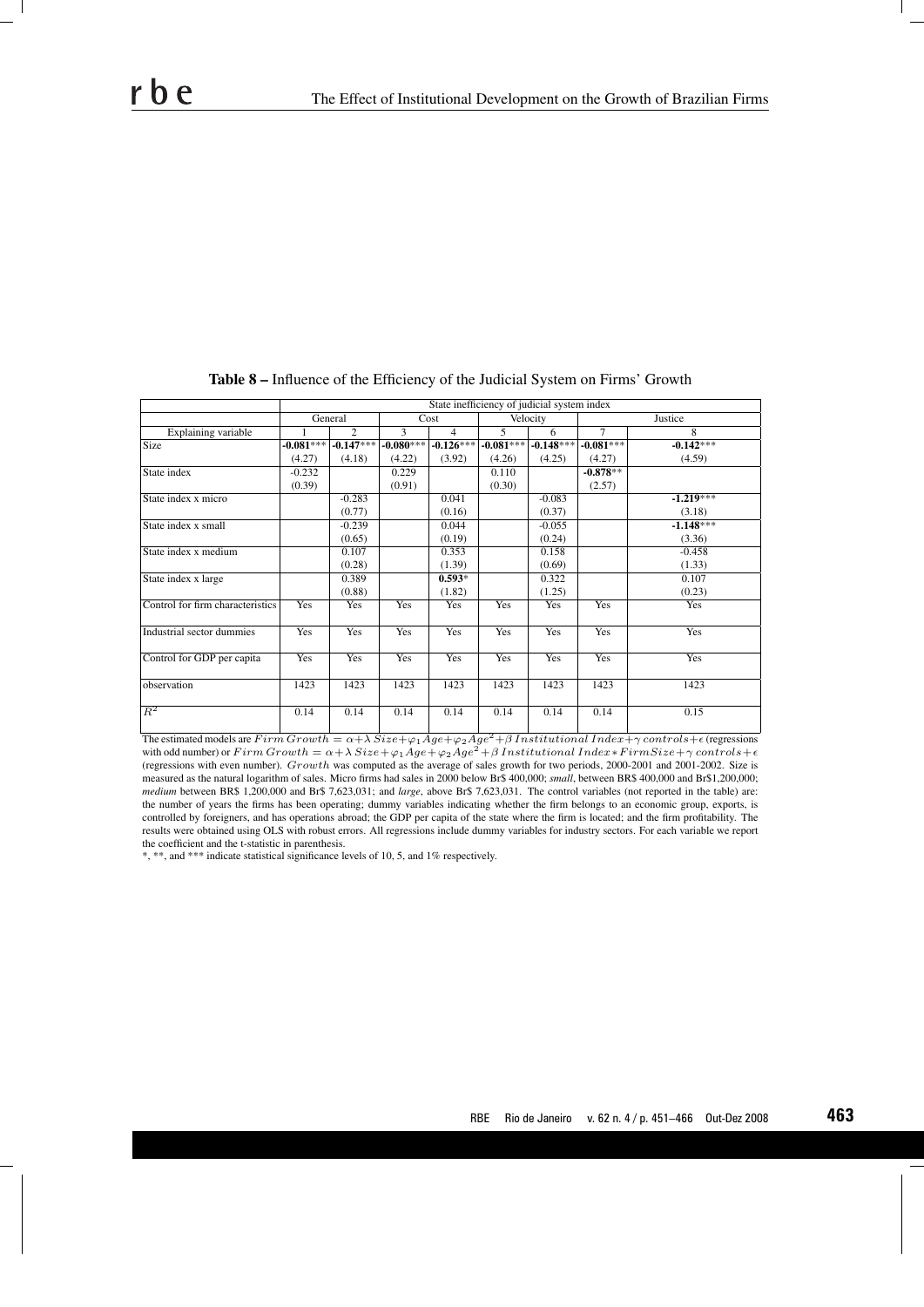

|                                   | <b>State Financial Development Index</b> |                    |              |                        |                 |             |  |  |  |  |
|-----------------------------------|------------------------------------------|--------------------|--------------|------------------------|-----------------|-------------|--|--|--|--|
| Explaining variable               |                                          | <b>Branches</b> to |              | <b>Branches to GDP</b> | <b>Branches</b> |             |  |  |  |  |
|                                   | population*                              |                    |              | GDP                    | forecast error  |             |  |  |  |  |
| Explaining variable               | 1                                        | $\overline{c}$     | $\mathbf{3}$ | $\overline{4}$         | $\tau$          | 8           |  |  |  |  |
| <b>Size</b>                       | $-0.085***$                              | $-0.123***$        | $-0.085***$  | $-0.138***$            | $-0.085***$     | $-0.089***$ |  |  |  |  |
|                                   | (4.50)                                   | (4.05)             | (4.49)       | (4.31)                 | (4.50)          | (4.40)      |  |  |  |  |
| State index                       | $0.037***$                               |                    | $0.247***$   |                        | $0.367***$      |             |  |  |  |  |
|                                   | (4.29)                                   |                    | (3.98)       |                        | (4.31)          |             |  |  |  |  |
| State index x micro               |                                          | $0.026**$          |              | $0.144**$              |                 | $0.337*$    |  |  |  |  |
|                                   |                                          | (2.49)             |              | (2.18)                 |                 | (1.69)      |  |  |  |  |
| State index X small               |                                          | $0.024***$         |              | $0.150**$              |                 | $0.267*$    |  |  |  |  |
|                                   |                                          | (2.62)             |              | (2.54)                 |                 | (1.78)      |  |  |  |  |
| State index X medium              |                                          | $0.035***$         |              | $0.223***$             |                 | $0.380**$   |  |  |  |  |
|                                   |                                          | (4.08)             |              | (3.85)                 |                 | (2.42)      |  |  |  |  |
| State index X large               |                                          | $0.041***$         |              | $0.281***$             |                 | $0.460***$  |  |  |  |  |
|                                   |                                          | (4.58)             |              | (4.55)                 |                 | (3.09)      |  |  |  |  |
| Control for firms characteristics | <b>Yes</b>                               | Yes                | <b>Yes</b>   | Yes                    | <b>Yes</b>      | Yes         |  |  |  |  |
| industrial sector dummies         | <b>Yes</b>                               | <b>Yes</b>         | Yes          | <b>Yes</b>             | Yes             | Yes         |  |  |  |  |
| Control for GDP per capita        | <b>Yes</b>                               | Yes                | <b>Yes</b>   | <b>Yes</b>             | <b>Yes</b>      | Yes         |  |  |  |  |
| Observation                       | 1423                                     | 1423               | 1423         | 1423                   | 1423            | 1423        |  |  |  |  |
| $\overline{R^2}$                  | 0.15                                     | 0.15               | 0.15         | 0.15                   | 0.15            | 0.15        |  |  |  |  |

### Table 9 – Influence of Financial Development on Firms' Growth

The estimated models are  $F \, \text{irr} \, \overline{\text{or}} \, \text{out} \, \overline{\text{or}} \, \overline{\text{or}} \, \overline{\text{or}} \, \overline{\text{or}} \, \overline{\text{or}} \, \overline{\text{or}} \, \overline{\text{or}} \, \overline{\text{or}} \, \overline{\text{or}} \, \overline{\text{or}} \, \overline{\text{or}} \, \overline{\text{or}} \, \overline{\text{or}} \, \overline{\text{or}} \, \overline{\text{or}} \, \overline{\text{or}} \, \overline{\text{or$  $γ controls + ε$  (regressions with odd number) or  $FirmaGrowth = α + γ \ Size + φ_1 \ Age + φ_2 \ Age^2 +$  $β$  Institutional Index \* Firm Size +  $γ$  controls +  $ε$  (regressions with even number). Growth was computed as the average of sales growth for two periods, 2000-2001 and 2001-2002. Size is measured as the natural logarithm of sales. Micro firms had sales in 2000 below Br\$ 400,000; *small*, between BR\$ 400,000 and Br\$1,200,000; *medium* between BR\$ 1,200,000 and Br\$ 7,623,031; and *large*, above Br\$ 7,623,031.The control variables (not reported in the table) are: the number of years the firms has been operating; dummy variables indicating whether the firm belongs to an economic group, exports, is controlled by foreigners, and has operations abroad; the GDP per capita of the state where the firm is located; and the firm profitability. The results were obtained using OLS with robust errors. All regressions include dummy variables for industry sectors. For each variable we report the coefficient and the t-statistic in parenthesis.

\*, \*\*, and \*\*\* indicate statistical significance levels of 10, 5, and 1% respectively.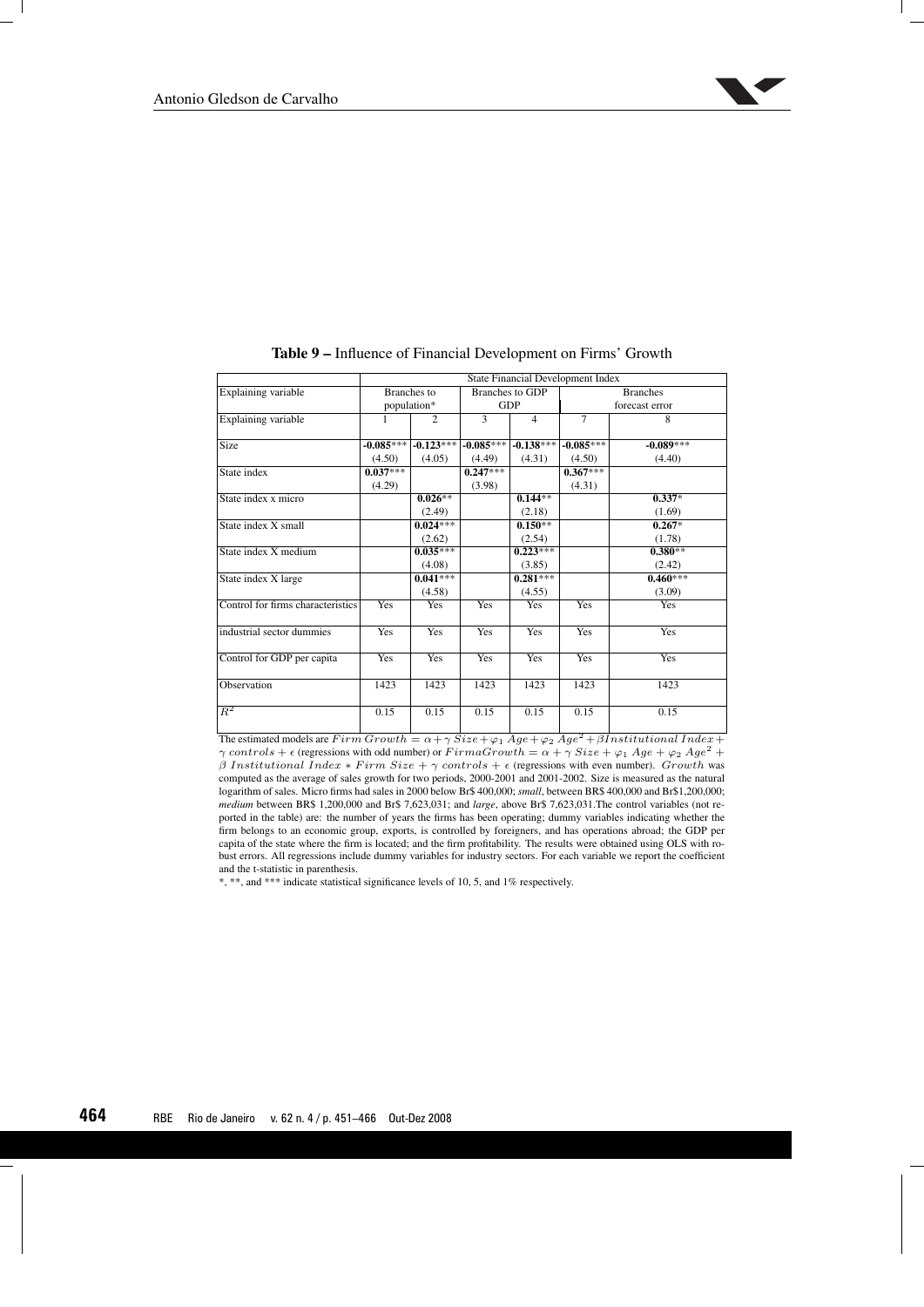### **BIBLIOGRAPHY**

- Audretsch, D., Klomk, L., Santarelli, E., & Thurik, A. R. (2004). Gribrat's law: Are the services different. *Review of Industrial Organization*, 24:301–324.
- Beck, T., Demirguc-Kunt, A., & Maksimovic, V. (2005). Financial and legal constraints to firm growth: Does firm size matter? *Journal of Finance*, 60:137–177.
- Das, S. (1995). Size, age and firm growth in an infant industry: The computer hardware industry in India. *International Journal of Industrial Organization*, 13:111–126.
- Demirgüç-Kunt, A. & Maksimovic, V. (1998). Law, finance and firm growth. *Journal of Finance*, 53:2107–2137.
- Dunne, P. & Hughes, A. (1994). Age, size, growth and survival: UK companies in the 1980s. *The Journal of Industrial Economics*, 42:115–140.
- Esteves, L. A. (2007). A note on Gibrat's law, Gibrat's legacy and firm growth: Evidence from Brazilian companies. *Economic Bulletin*, 12(19):1–7.
- Evans, D. (1987). The relationship between firm growth, size and age: Estimates for 100 manufacturing industries. *The Journal of Industrial Economics*, 35:567–582.
- Gauthier, B. & Gersovitz, M. (1997). Revenue erosion through tax exemption and evasion in poor countries. *Journal of Public Economics*, 63:404–424.
- Gibrat, R. (1931). *Les Inégalités Économiques*. Sirey, Paris.
- Ijiri, Y. & Simon, H. (1964). Business firm growth and size. *The American Economic Review*, 54:77–89.
- Jovanovic, B. (1982). Selection and the evolution of industry. *Econometrica*, 50:649–670.
- Kumar, M. S. (1985). Growth, acquisition activity and firm size: Evidence from United Kingdom. *The Journal of Industrial Economics*, 33:327–338.
- Levenson, A. & Maloney, W. (1997). The informal sector: Firm dynamics and institutional participation. Technical report, University of Illinois.
- Little, I. (1987). Small manufacturing enterprises in developing countries. *World Bank Economic review*, 1:203–236.
- Love, I. (2001). Financial development and financial constraints: International evidence from the structural investment model. Technical Report 2694, World Bank.
- Lucas, R. E. (1978). On the size distribution of business firms. *The Bell Journal of Economics*, 9:508– 523.
- Mansfield, E. (1962). Entry, Gibrat´s law, innovation and the growth of firms. *The American Economic Review*, 52:1023–1051.
- McPherson, M. A. (1996). Growth of micro and small enterprises in Southern Africa. *Journal of Development Economics*, 48:253–277.
- Moulton, B. R. (1990). An illustration of a pitfall in estimating the effects of aggregate variables on micro units. *Review of Economics and Statistics*, 72(2):334–338.